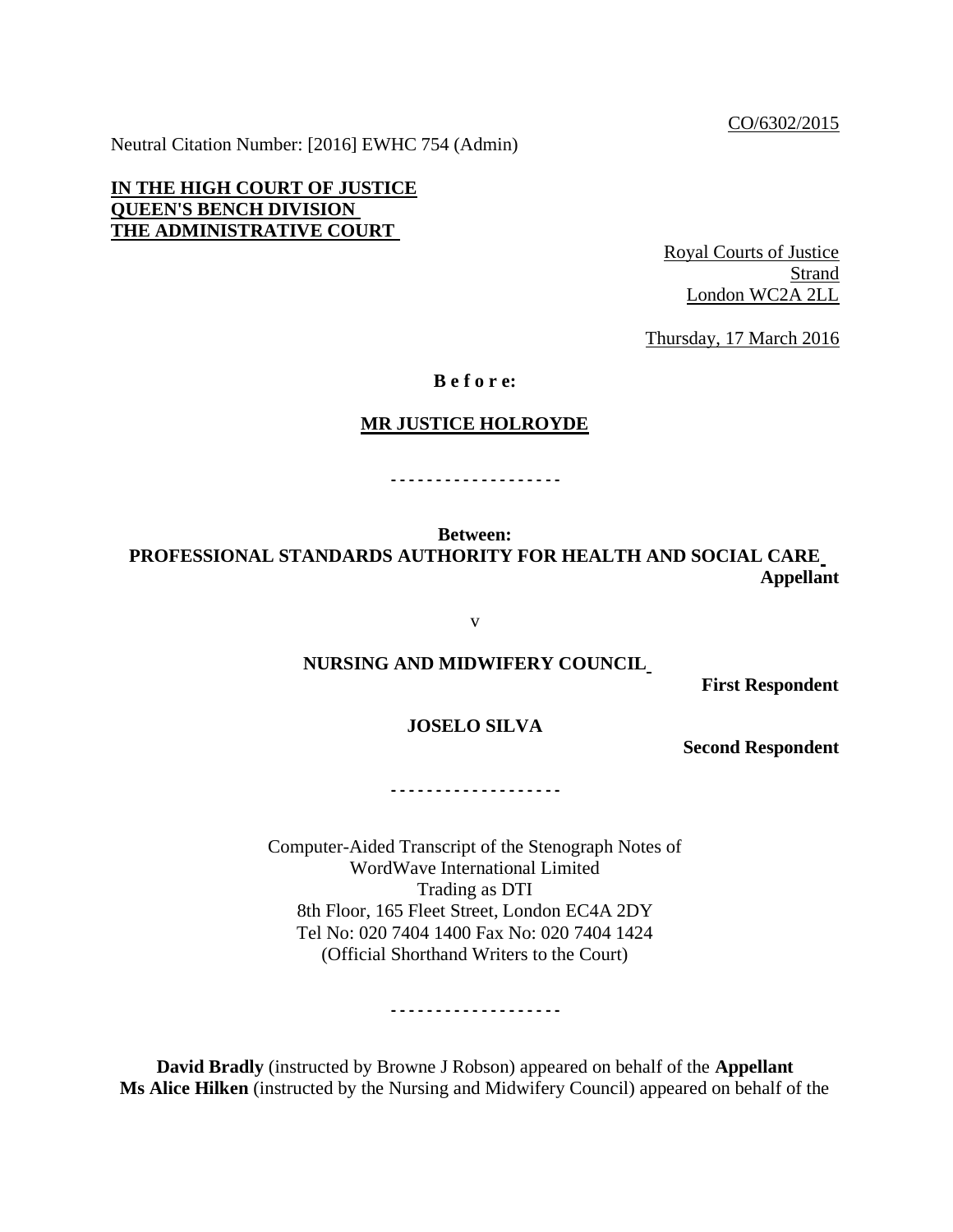# **First Respondent Ms Jessica Russell-Mitra** (instructed by AB Mackenzie Solicitors) on behalf of the **Second Respondent**

**- - - - - - - - - - - - - - - - - - -**

J U D G M E N T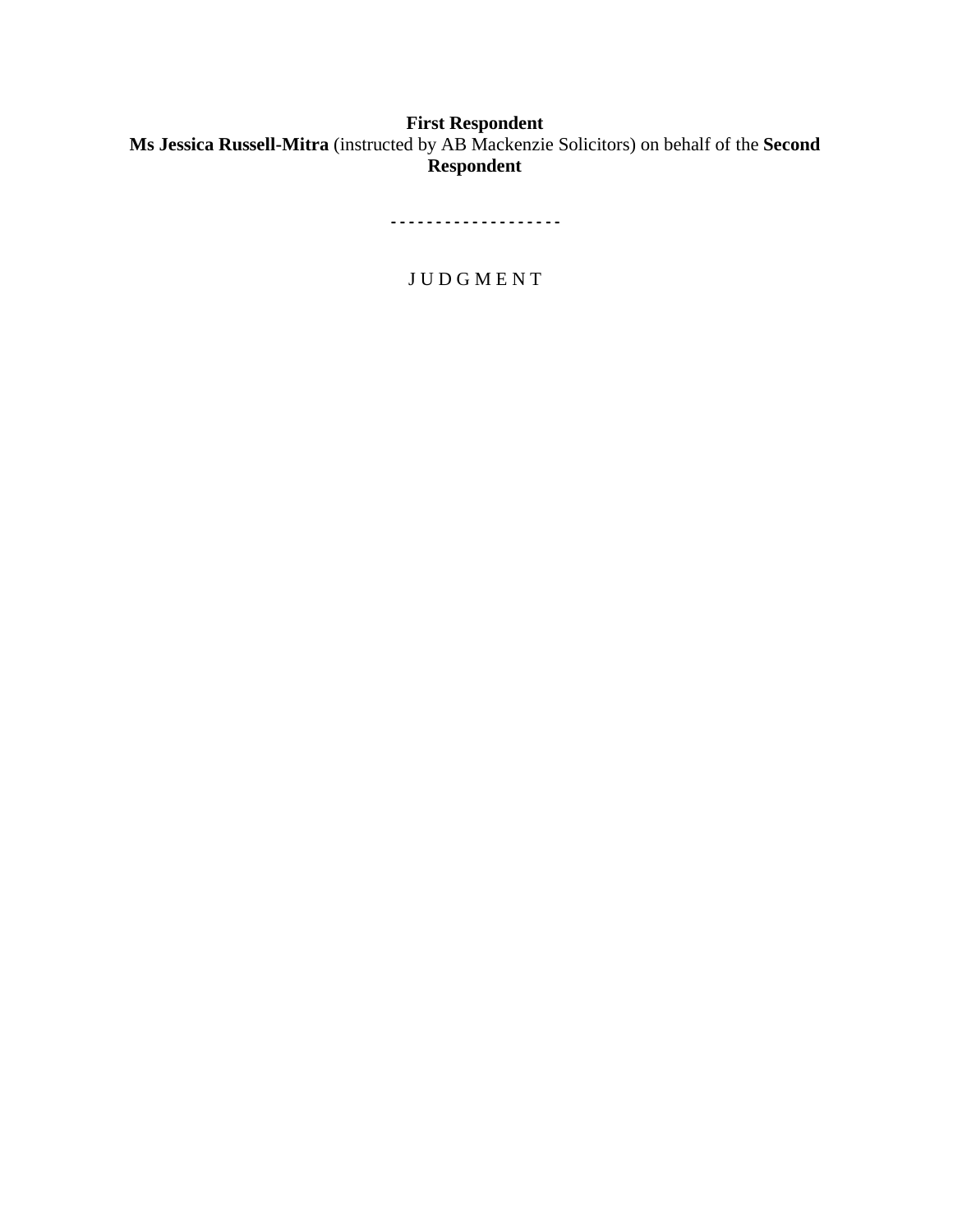- 1. MR JUSTICE HOLROYDE: On 5 November 2015 a panel of the Conduct and Competence Committee of the Nursing and Midwifery Council found that the second respondent, Mr Silva, was guilty of misconduct, but that his present fitness to practise as a nurse was not impaired. This is a reference by the Professional Standards Authority for Health and Social Care pursuant to section 29 of the National Health Service Reform and Health Care Professions Act 2002, brought on the ground that the decision of the Panel was unduly lenient. For convenience, I shall refer to the Panel of the Conduct and Competency Committee as "the Panel". I shall refer to the Nursing and Midwifery Council as "the Council" and I shall refer to the appellant as "the PSA".
- 2. Mr Silva has been a nurse for a number of years. In 2013, he was employed as the deputy manager at a particular care home in Croydon. In October 2013, his employers needed to deploy the manager of that care home to work for a time at a different care home. In those circumstances, Mr Silva was asked at very short notice to take over as acting manager of the home at which he worked. Although there is an issue as to whether or not he was subsequently formally promoted, it is I think common ground that he acted in the role of manager of that home for the ensuing months, during which period the relevant events occurred.
- 3. The residents at the home were, or at any rate included, elderly persons, at least some of whom had the misfortune to suffer from dementia. One of Mr Silva's colleagues was an employee at the home who was referred to before the Panel, and to whom I shall refer, as "Mr 1". Mr 1 and his wife shared a house with Mr Silva. In February and March of 2014, Mr 1 received complaints from three of the elderly residents of the home about the conduct of a member of staff towards them. By reference to duty rosters and the like, it was subsequently possible for those responsible for the home to determine that all these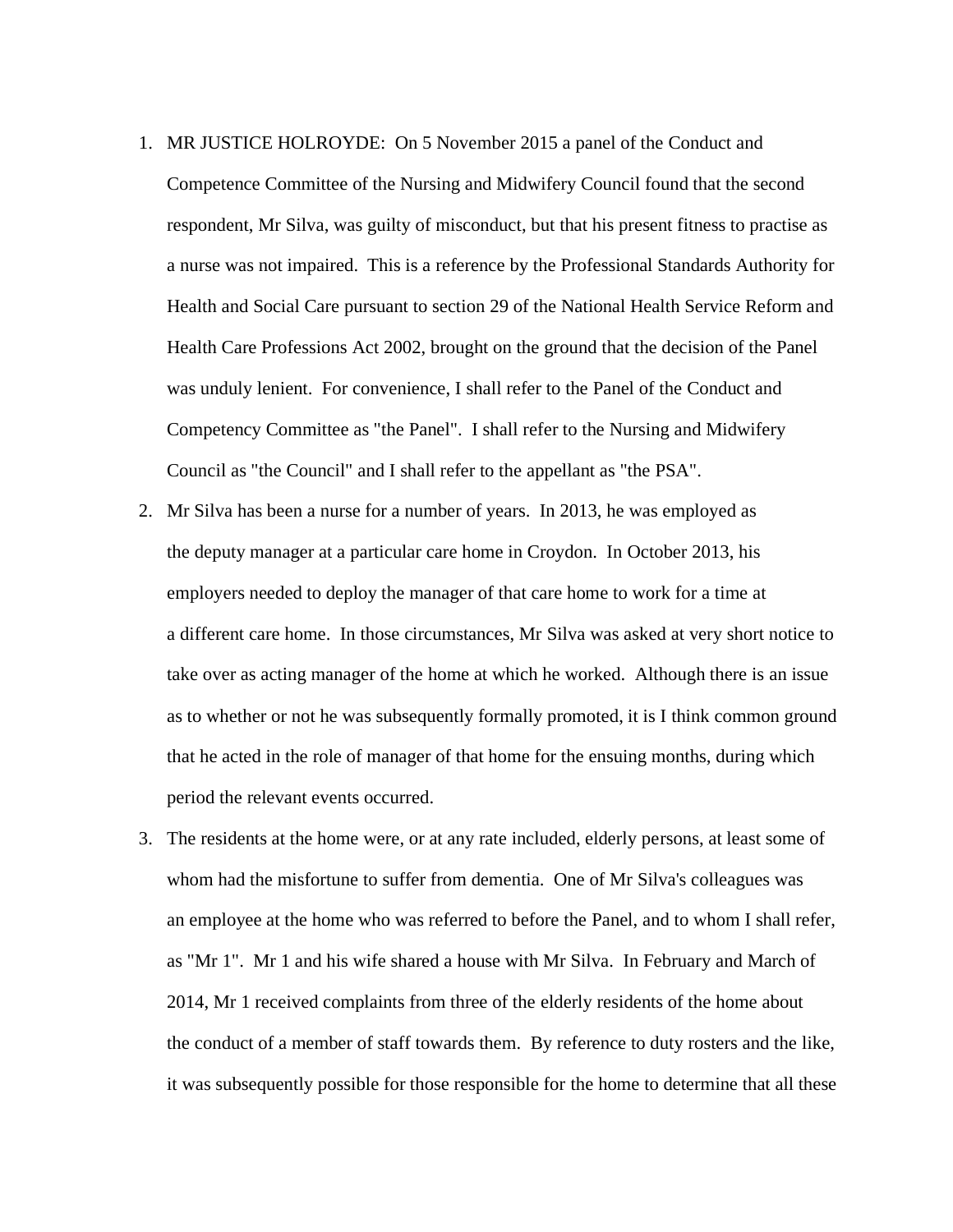complaints related to one particular employee referred to as "Mr 4".

- 4. The chronology of relevant events, at any rate according to the evidence of Mr 1, can be summarised as follows: on 15 February 2014, Resident A reported that overnight Mr 4 had pushed him, had been rough with him and had been rude to him. Resident B independently reported that Mr 4 had been rough with him. Mr B said that the two of them had fought and that he, Mr B, had suffered a cut to his nose. Mr 1 did indeed observe a cut to Resident B's nose. Mr 1 reported these complaints to his team leaders, ladies referred to in the proceedings below as "Ms 2" and "Ms 3". It should be noted that Resident A, in addition to suffering from dementia, was also partially blind.
- 5. About two days later, Mr 1 saw that there was a cut on Resident B's wrist. He asked about it. Resident B said that he had been in a fight with a member of staff. Mr 1 reported this matter to Mr Silva. He took the opportunity to ask what action had been taken in respect of the earlier complaints. Mr Silva said that no action had yet been taken.
- 6. Some three weeks later in March 2014, Resident A reported to Mr 1 that Mr 4 had thrown a zimmer frame at him, which Resident A had thrown back. Resident A said that Mr 4 had then pushed Resident A onto the bed and had refused to let him leave his room. A team leader told Mr 1 that he should obtain a statement about this incident. Mr 1 did so. He took the statement to Mr Silva.
- 7. At around this time a third resident, Resident C, told Mr 1 that he did not want to be left with Mr 4 because Mr 4 had been rough with him.
- 8. A few days later, Mr 1 asked Mr Silva whether he had taken any action about the complaints. Mr Silva said that he had shown Resident A photographs of the male members of staff, but Resident A had not been able to identify the person about whom he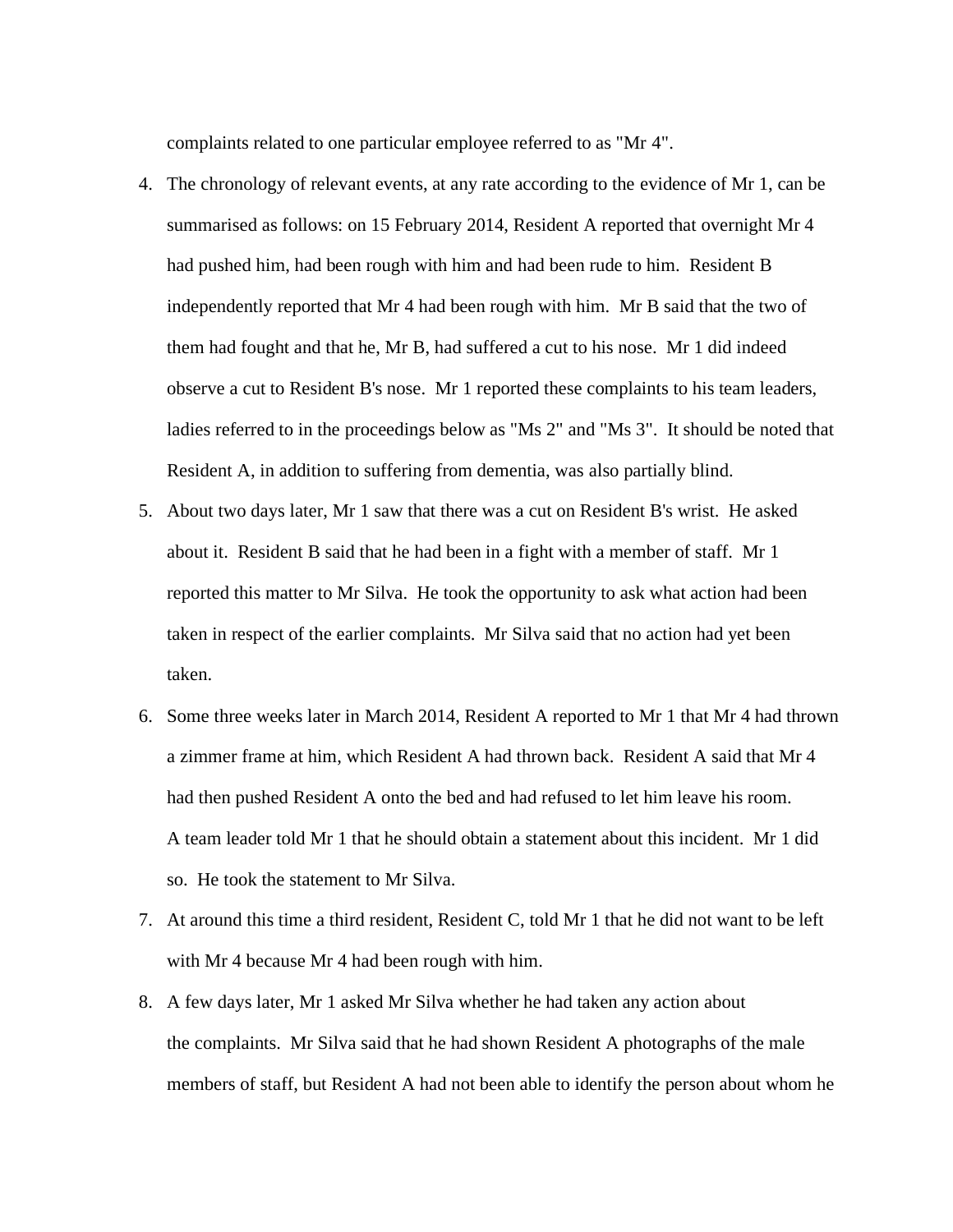was complaining. According to Mr 1, although this allegation was denied, Mr Silva told Mr 1 to stop enquiring into the allegations made by residents A and B, because Mr 4 could take them to court for making allegations that he had abused Resident A.

- 9. A short time later, at the house which they shared, Mr 1 reported Resident C's complaint to Mr Silva. According to Mr 1's account, Mr Silva made an offensive remark in response. Mr 1's evidence was that Mr Silva's words were, "Fucking leave it. They have fucking dementia and don't know what they are talking about." The making of this offensive remark has always been denied by Mr Silva.
- 10. Mr Silva at some point in this chronology moved Mr 4 to duties in another part of the home.
- 11. In about mid-April 2014, Care UK, who ran the home and employed Mr Silva, began an investigation into Mr Silva's conduct. In the course of this investigation, a regional support manager spoke to Mr Silva in early May 2014. Her evidence included the following two matters. First, she said that Mr Silva told her that he had moved Mr 4 to another unit of the home in order to protect Mr 4 from the risk of Resident A making further allegations.
- 12. Secondly, the regional support manager found that a note which had been left for Mr Silva by the team leader to whom I have referred had been written on by Mr Silva. The note was to the effect that the team leader was reporting the complaints made as summarised above by one of the residents. The note ended with the words, "Should this be a safeguarding?" That note occupied the top half of what appears to have been an A4-sized sheet of paper. The bottom half was taken up with manuscript notes by Mr Silva which appear to have been miscellaneous jottings in connection with his other duties. The evidence of the regional support manager on this point was that she pointed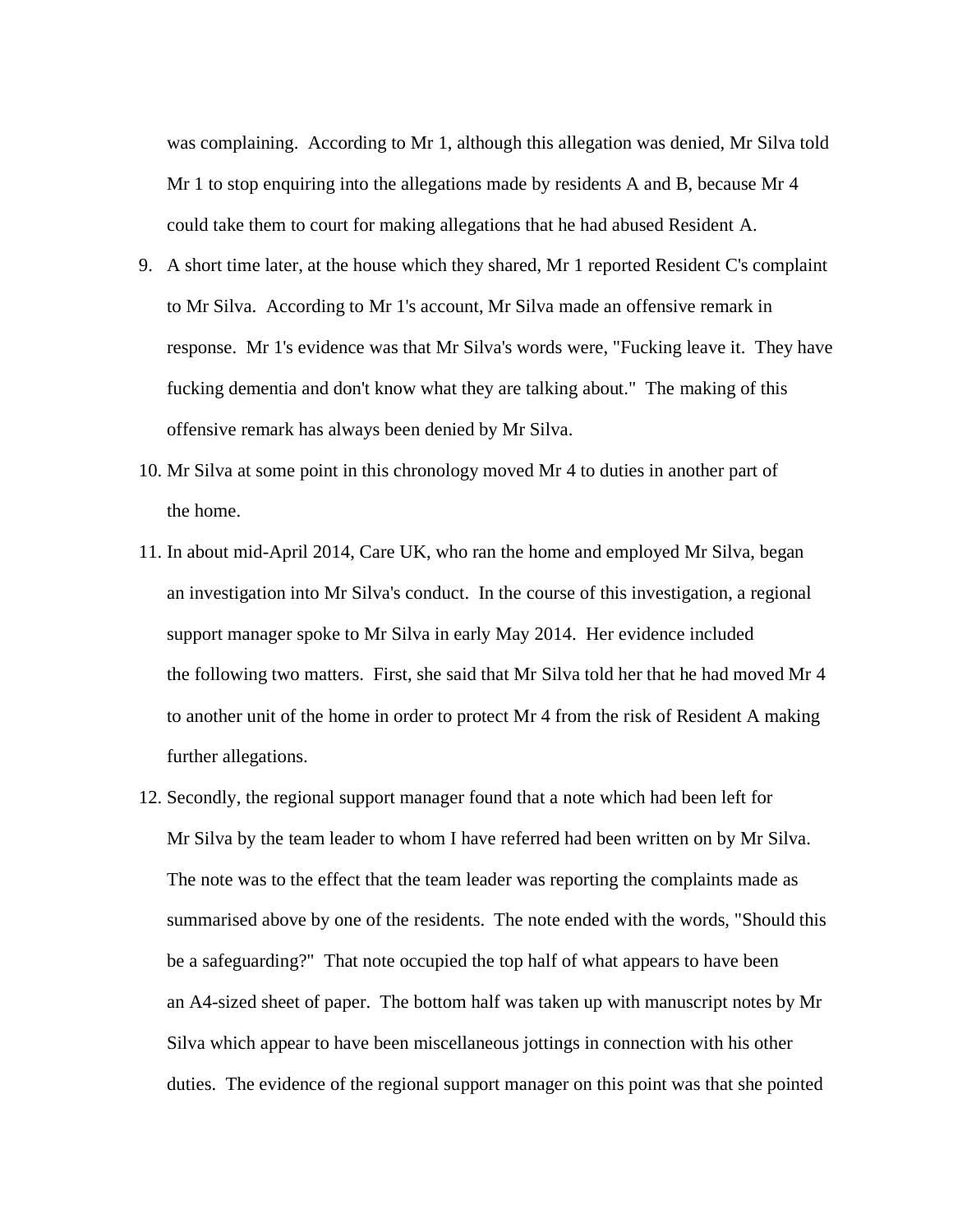out to Mr Silva that he had used the note left for him as notepaper on which to record sundries. She added, "To me this indicated that [Mr Silva] had not taken the concerns raised by [the team leader] seriously."

- 13. In the course of the investigation, Mr Silva was suspended from work. He later resigned from that employment. Subsequently, as the evidence showed, he took up employment in another care home.
- 14. The hearing before the Panel took place between 3 and 5 November 2015. The charges
	- against Mr Silva were in the following terms:
		- i. "That you, whilst acting as the home manager of [the care home] between an unknown date in October 2014 and 28 April 2014:
		- (2) Between 13 February 2014 and 15 April 2015 failed to submit one or more referrals to Safeguarding in respect of any or all of the following residents:
			- 1.1 Resident A;
			- 1.2 Resident B;
			- 1.3 Resident C.
		- (3) Upon receiving one or more allegations that Colleague 1 [Mr 4] had been physically abusive to Resident A and/or B and/or C you:
			- i. 2.1 conducted an inappropriate investigation, in that you asked Resident A to review pictures of members of staff in order to try and identify [Mr 4];
			- ii. 2.2 failed to remove [Mr 4] from the clinical environment in that you moved [Mr 4] to another clinical area with access to residents,
			- iii. And, in light of the above, your fitness to practise is impaired by reason of your misconduct."
- 15. At the outset of the proceedings, Mr Silva through his counsel Ms Russell-Mitra admitted those charges subject to a qualification. It is to my mind clear that the effect of what was said was that Mr Silva admitted the factual allegations contained in the charges, but denied that his fitness to practise was impaired by reason of misconduct.
- 16. The Panel heard evidence from Mr 1, from the regional support manager, from the team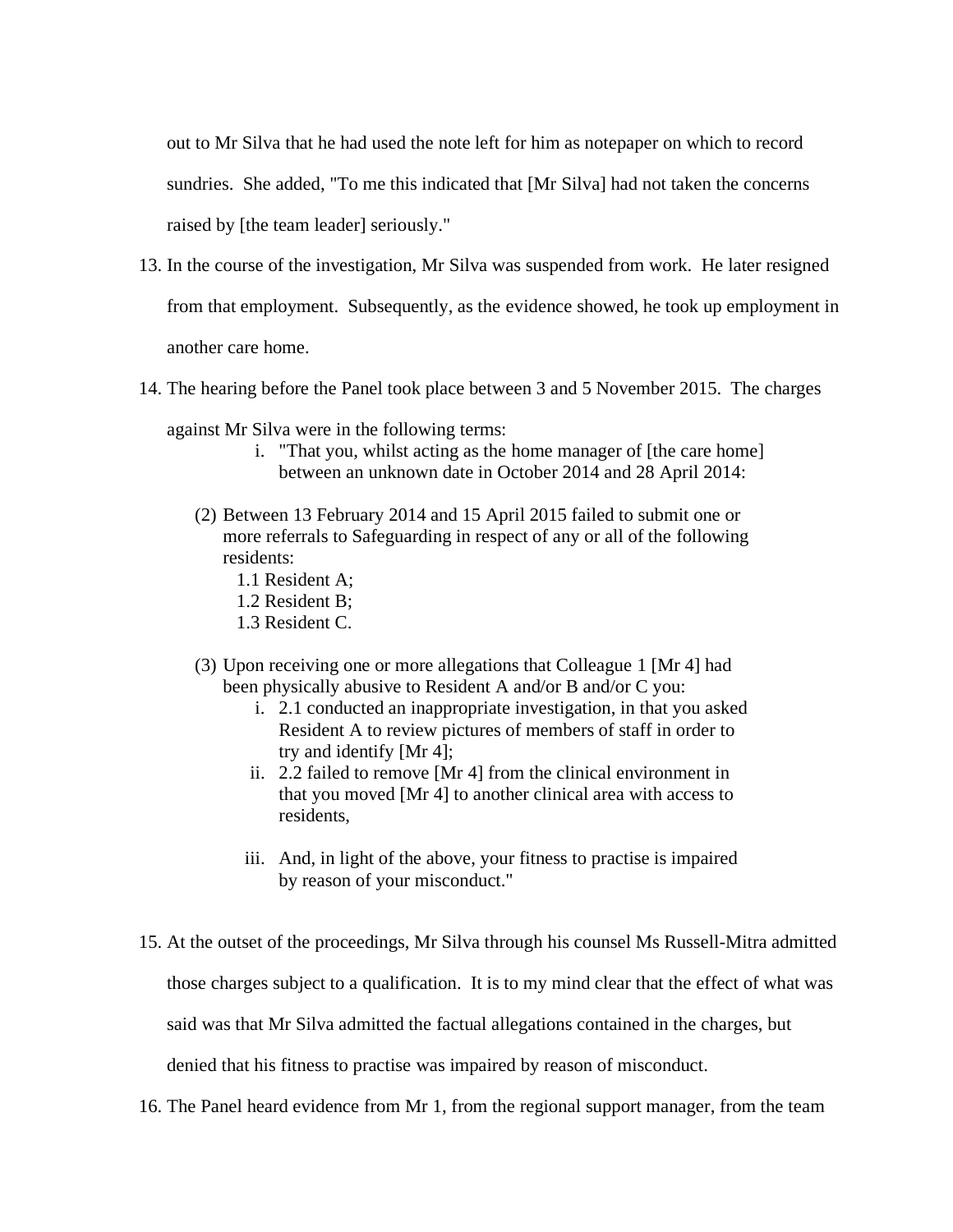leader and from two other witnesses employed by Care UK. Mr Silva himself gave evidence. He called witnesses who gave evidence as to his entirely satisfactory work at the care home in which he was by then employed. He also adduced evidence from a close relative of one of the elderly persons then in his care at that other home, praising the way in which Mr Silva had dealt with her grandfather.

- 17. It is fair to say that the witnesses called on behalf of Mr Silva spoke in very flattering terms of his work following his return to work after his period of suspension from the care home with which I am most particularly concerned. It is also right to record, this being a point on which reliance is placed on behalf of Mr Silva, that in cross-examination of two of the witnesses called by the Council Mr Silva's attitude towards residents was also spoken of in flattering terms.
- 18. At the conclusion of the hearing, the Panel gave its decision. In summary, it concluded that Mr Silva was guilty of serious professional misconduct. It referred to the terms of the Council's Code of Standards for Conduct, Performance and Ethics for Midwives. It found that that having been informed of three separate incidents of alleged abuse against vulnerable patients reported to him by three different colleagues Mr Silva had been under a clear duty to refer the allegations to Safeguarding but had:
	- i. "... failed to do so due to your poor and personally biased assessment of the facts which should have had no bearing on your obligation to immediately refer the allegations to Safeguarding."
- 19. I should note in passing that my understanding is that "Safeguarding" is an independent body to which in accordance with the policy in force at the home matters of this nature should have been reported.
- 20. The Panel went on to find that Mr Silva had failed to consider the safety of the residents and that his actions had shown an intention to protect his colleague rather than to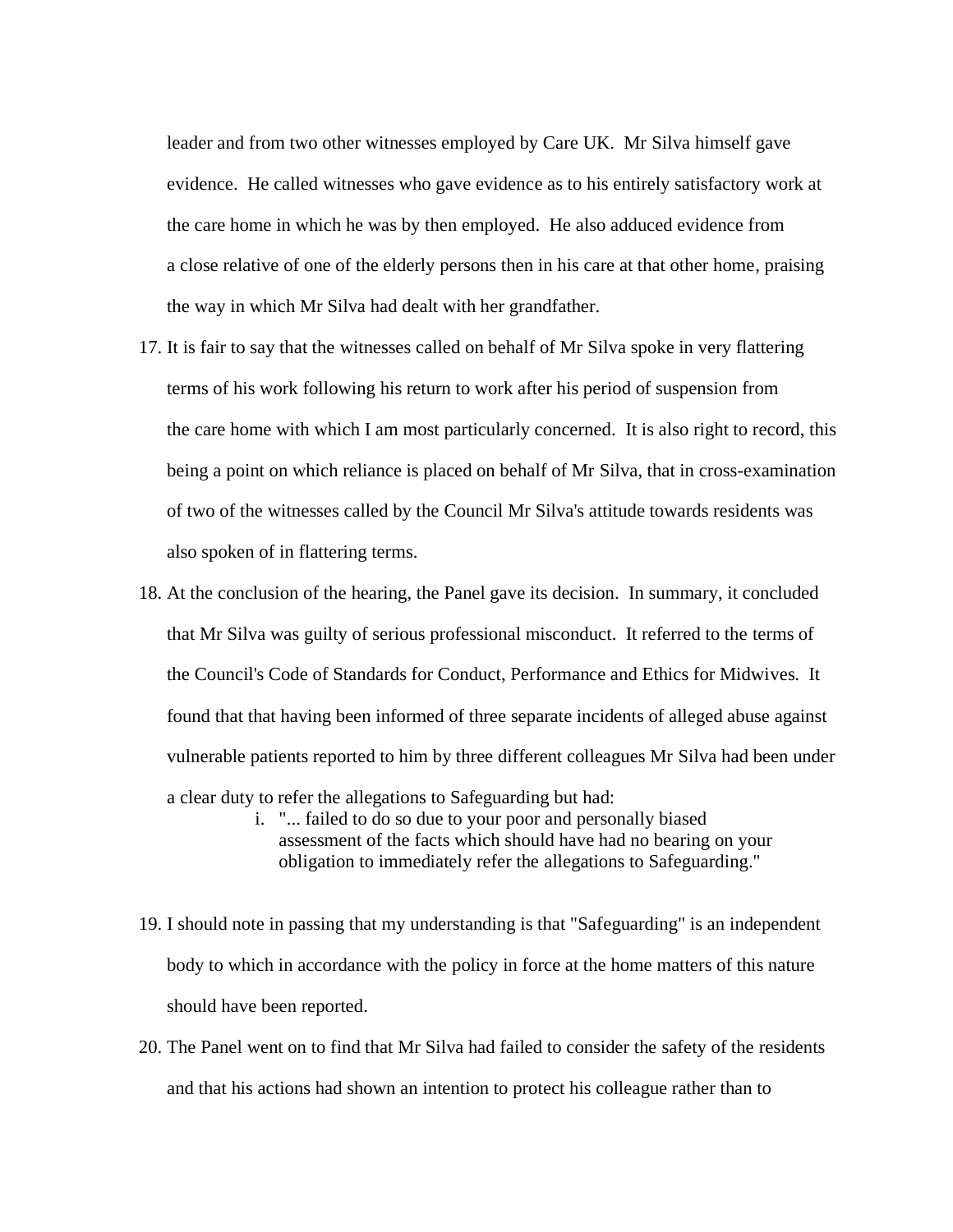safeguard the vulnerable residents. Thus, the Panel found serious professional misconduct. The Panel then went on to consider the issue of impairment. It reflected in some detail on the evidence upon which Mr Silva relied as showing that he had now recognised and acknowledged his failings and had taken substantial and successful steps to remedy those matters which called for remediation.

21. The Panel considered, it said, the public interest in the case. It said in the course of its

judgment:

- i. "The panel had some concern regarding your professional opinion as to the behaviour of dementia patients. In particular, you stated that some residents with dementia had a tendency to constantly assert matters that were not true, such as not being fed when they had been. You stated that you would address this by making a note of what they had a tendency to allege in the care plan. The panel considered that, in all the circumstances, this was not sufficient. However, it was satisfied from your evidence that you will ensure that two members of staff will always attend a resident who makes such allegations.
- ii. The panel concluded that you have demonstrated adequate insight.
- iii. The panel has carefully considered the public interest in this case. The panel noted that it would not be appropriate in this case to find impairment solely on a public interest basis and that public confidence in the profession will not be undermined by a finding of no impairment, given the specific circumstances of this case and the lack of any subsequent fitness to practise issues."
- 22. The Panel then referred to the evidence supportive of Mr Silva's recent work and

concluded that:

- i. "Although your fitness to practise was impaired at the time of the incidents, given all of the above, your fitness to practise is not currently impaired."
- 23. On behalf of the PSA, the following grounds of appeal are advanced by Mr David

Bradly. They are comparatively lengthy, but must, I think, be set out in full: i. "1. The decision of the Conduct and Competence Committee of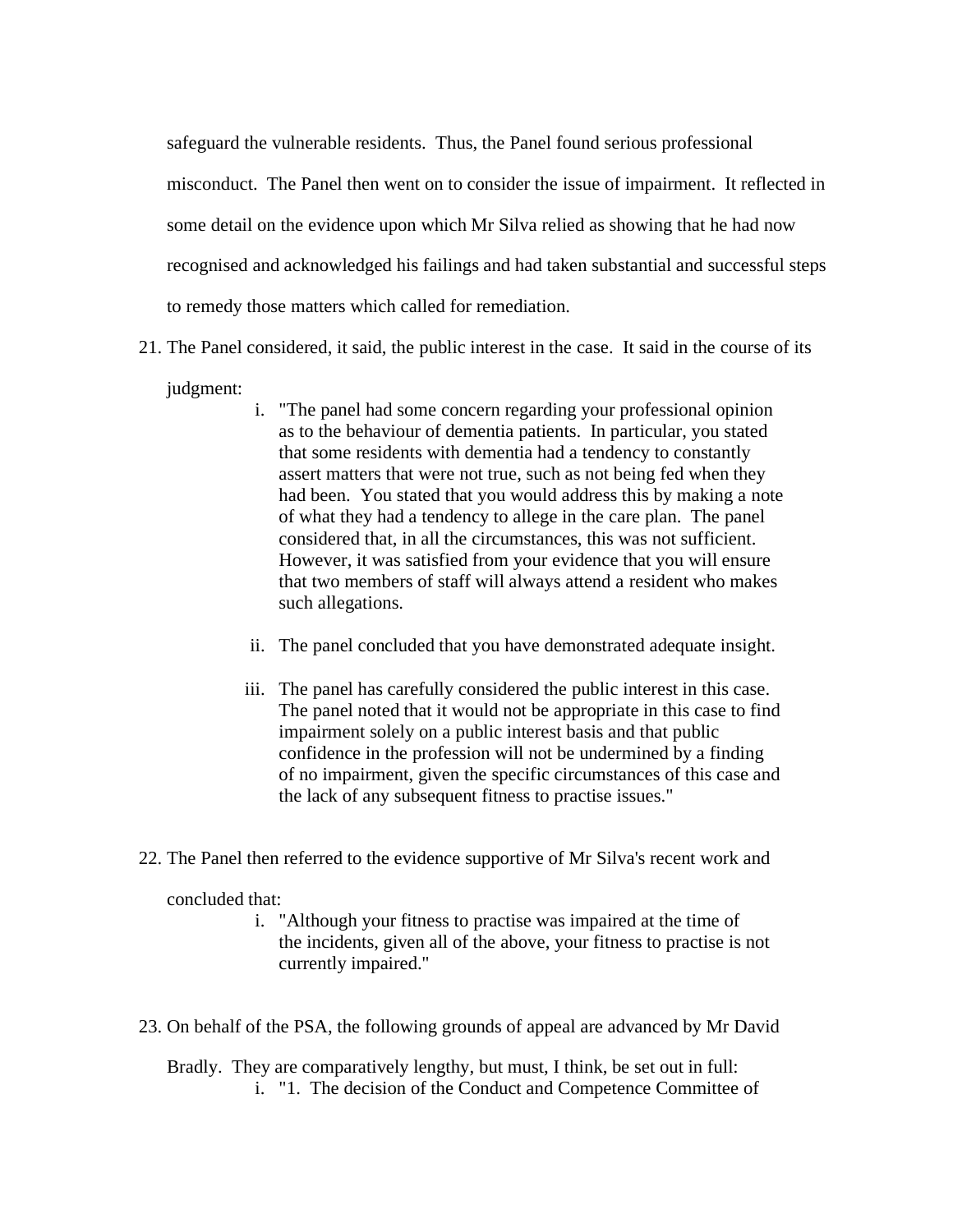the First Respondent that the Second Respondent's fitness to practise is not impaired arose from a serious procedural irregularity, in that the first respondent had failed:

- (a) to allege that the Second Respondent ordered the member of staff reporting allegations of abuse of residents at the Home of which he was manager to stop making inquiries into those allegations;
- (b) to allege that the Second Respondent told the member of staff reporting allegations of abuse of residents at the Home of which he was manager to 'fucking leave it' as the residents 'are fucking dementia and do not know what they are talking about';
- (c) to allege that when a team leader at the Home of which he was manager left him a written note concerning abuse of a resident at the Home by a member of staff, including the words 'should this be safeguarding', the Second Respondent used the paper upon which the note was written as notepaper for other purposes;
- (d) make any allegation as to the Second Respondent's motivation, or his reasons, for:
- (i) the actions described at (a) to (c) above;
	- ii. (ii) the actions referred to in the Head of Charge 2.
	- iii. 2. By reason of the serious procedural irregularity described in Ground 1 above or in any event, the Conduct and Competency Committee failed to make adequate findings as to the nature and seriousness of the Second Respondent's misconduct, in that the committee:
		- (a) took no account of the matters set out at (a) to (c) under Ground 1 above;
		- (b) had carried out no enquiry into the matter set out at (d) under Ground 1 above;
		- (c) in any event failed adequately to identify the seriousness of the Second Respondent's misconduct, in that:
- (i) it took no account of the fundamental importance of safeguarding in the care of vulnerable residents in nursing homes;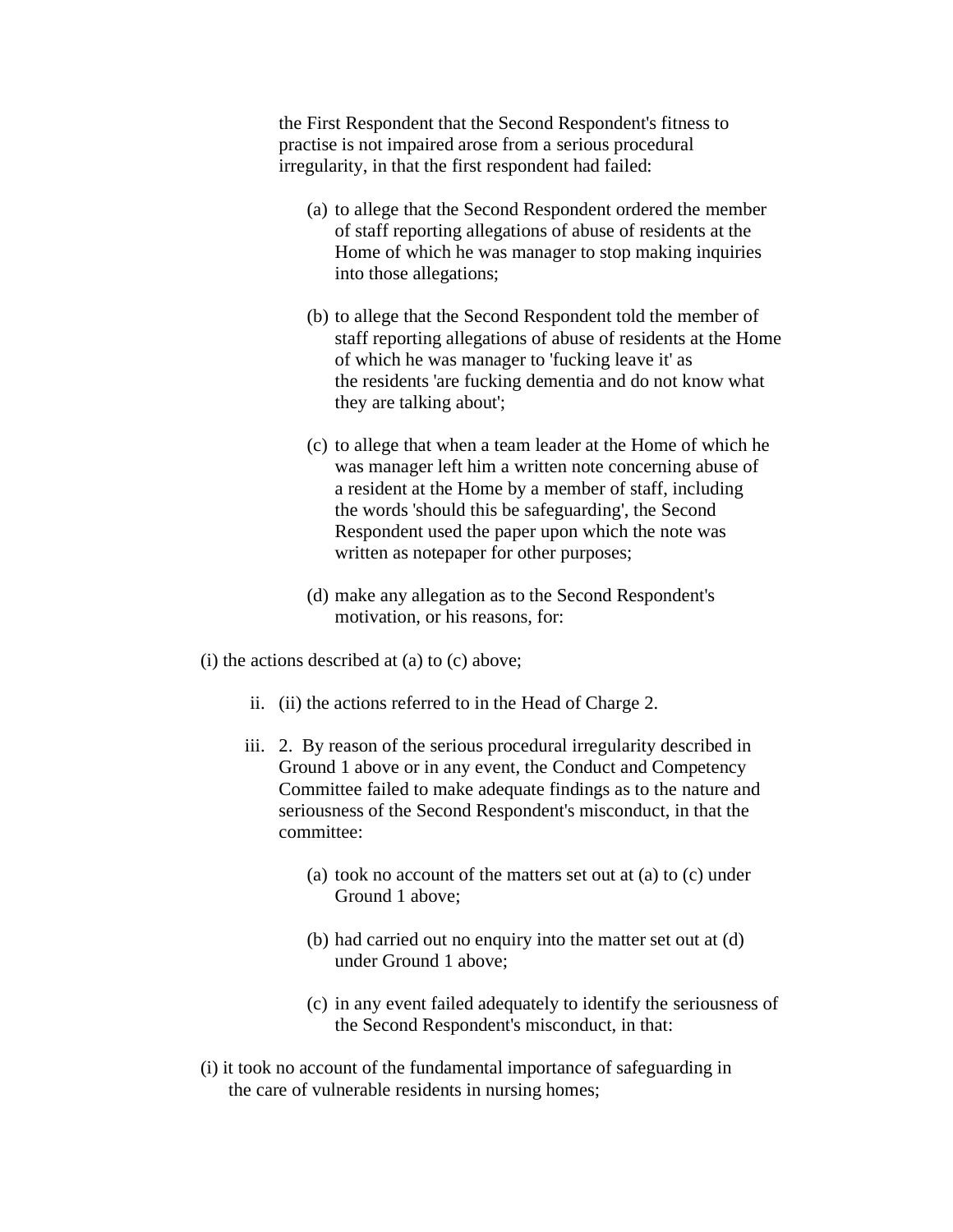- iv. (ii) it took no account of the fact that reports of possible abuse of residents of the nursing home came from more than one member of staff, including team leaders;
- v. (iii) in respect of Head of Charge 1, it took inadequate account of the risk posed to the residents of the Home during the period when no safeguarding report had been made but allegations of abuse had been and were being made;
- vi. (iv) it took no account of the fact that, in relation to the residents of the Home the Second Respondent was in a position of trust and his actions amounted to a breach of that trust;
- vii. (v) it failed to take account of the fact that the Second Respondent put the interests of the employee complained about ahead of those of the residents for whom he was responsible;
- viii. (vi) it failed to consider whether the facts admitted and found proved demonstrated a deep-seated attitudinal problem on the part of the Second Respondent;
- ix. (vii) it failed adequately to identify the extent to which the Second Respondent was in breach of *The Code: Standards of Conduct, Performance and Ethics for Nurses and Midwives*.
- x. 3. By reason of its failure to identify the seriousness of the Second Respondent's misconduct adequately and/or in any event, the Conduct and Competence Committee was wrong to determine that the Second Respondent's fitness to practise was not impaired, as:
	- (a) in the absence of an adequate identification of the nature and seriousness of the Second Respondent's misconduct, it was not able to undertake an adequate assessment of his fitness to practise;
	- (b) given the concerns it expressed in respect of the Second Respondent's level of insight, it was wrong to find that the Second Respondent had demonstrated adequate insight;
	- (c) it failed to have adequate regard to:
- (i) the nature and the seriousness of the Second Respondent's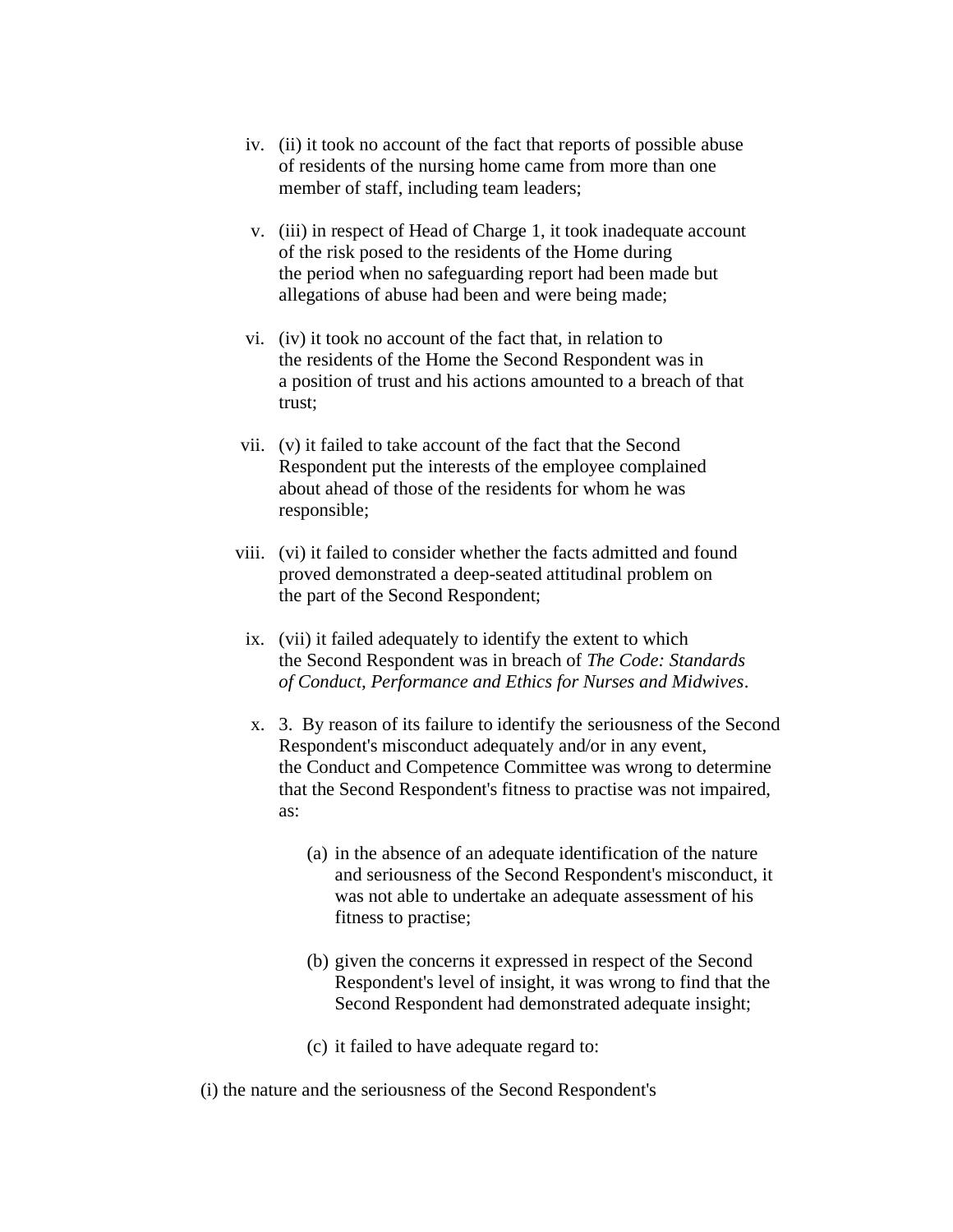misconduct, including in the respect described at (c) under Ground 2 above;

- xi. (ii) the risks posed to residents by a Home manager who had made, or may have made, the statement set out at (a) to (c) under Ground 1 above;
- xii. (iii) given the concerns it expressed in respect of the Second Respondent's level of insight, the risk the Second Respondent continues to pose to those in his care;
- xiii. (iv) having regard to (i) to (iii) above, the need to protect patients;
- xiv. (v) having regard to (i) to (iv) above, the public interest in maintaining confidence in, and the declaration of standards for, the profession of nursing;
- xv. (d) it gave undue weight to:
- (i) the steps which the Second Respondent had taken to remediate the deficiencies in his practice;
	- xvi. (ii) a letter from the daughter of a resident at the home at which he is now employed;
	- xvii. (iii) the references he produced.
	- xviii. 4. In the circumstances described at each of Grounds 1 to 3 above the determination of the Conduct and Competence Committee that the Second Respondent's fitness to practise as a nurse is not impaired is unduly lenient.
	- xix. 5. The Appellant respectfully asks the Court to allow this appeal, quash the decision of the Conduct and Competence Committee and (i) remit the matter to the Committee with a direction to the First Respondent that it include the matters set out at (a) to (d) under Ground 1 above in the allegation to be addressed to the Second Respondent; alternatively (ii) determine that the Second Respondent's fitness to practise is impaired by reason of his misconduct; (iii) either impose the appropriate sanction upon the Second Respondent or remit the matter to a differently constituted Committee to impose the appropriate sanction; and in any event (iv) make provision for the Respondents to pay the Appellant's costs of this appeal."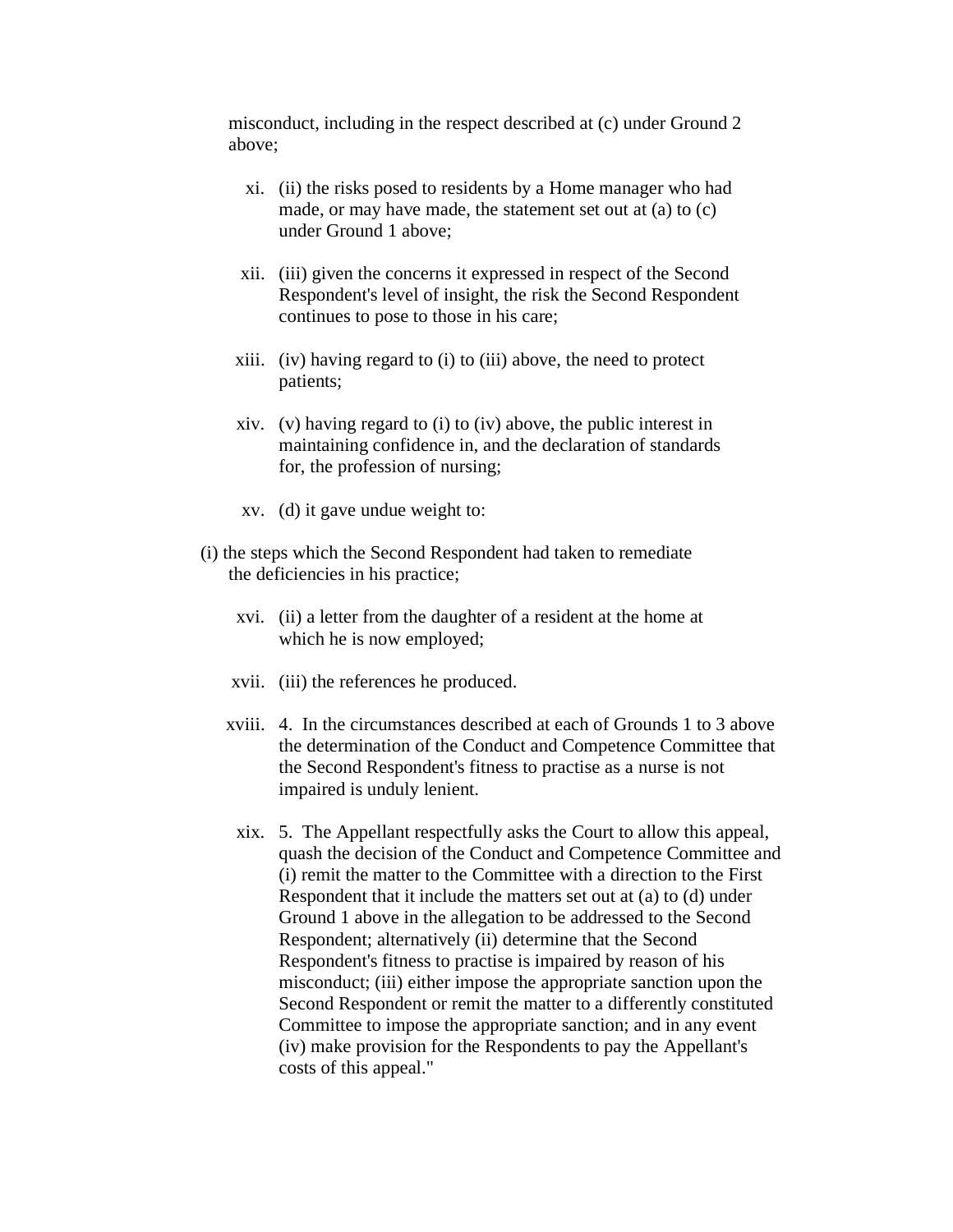- 24. On behalf of the Council, Ms Alice Hilken supports the grounds of appeal in the sense that she accepts that they are well founded and that the appeal should succeed. On behalf of Mr Silva, Ms Russell-Mitra, appearing here as she did below, has vigorously resisted the appeal.
- 25. It is necessary to begin by considering the nature of a review by this court pursuant to Section 29 of the 2002 Act. So far as is material for present purposes that section is in

the following terms:

- i. "29. Reference of disciplinary cases by Council to Court.
- 1. This section applies to —

ii. ...

- (i) any corresponding measure taken in relation to a nurse, midwife or health visitor
	- iii. ...
		- 2. This section also applies to
			- (a) a final decision of the relevant committee not to take any disciplinary measure under the provision referred to in whichever of paragraphs (a) to (h) of subsection (1) applies
			- (b) any corresponding decision taken in relation to a nurse, midwife or health visitor...
	- iv. ...
- (2) The things to which this section applies are referred to below as 'relevant decisions'.
- (3) If the Council considers that—
	- (a) a relevant decision falling within subsection (1) has been unduly lenient, whether as to any finding of professional misconduct or fitness to practise on the part of the practitioner concerned (or lack of such a finding), or as to any penalty imposed, or both, or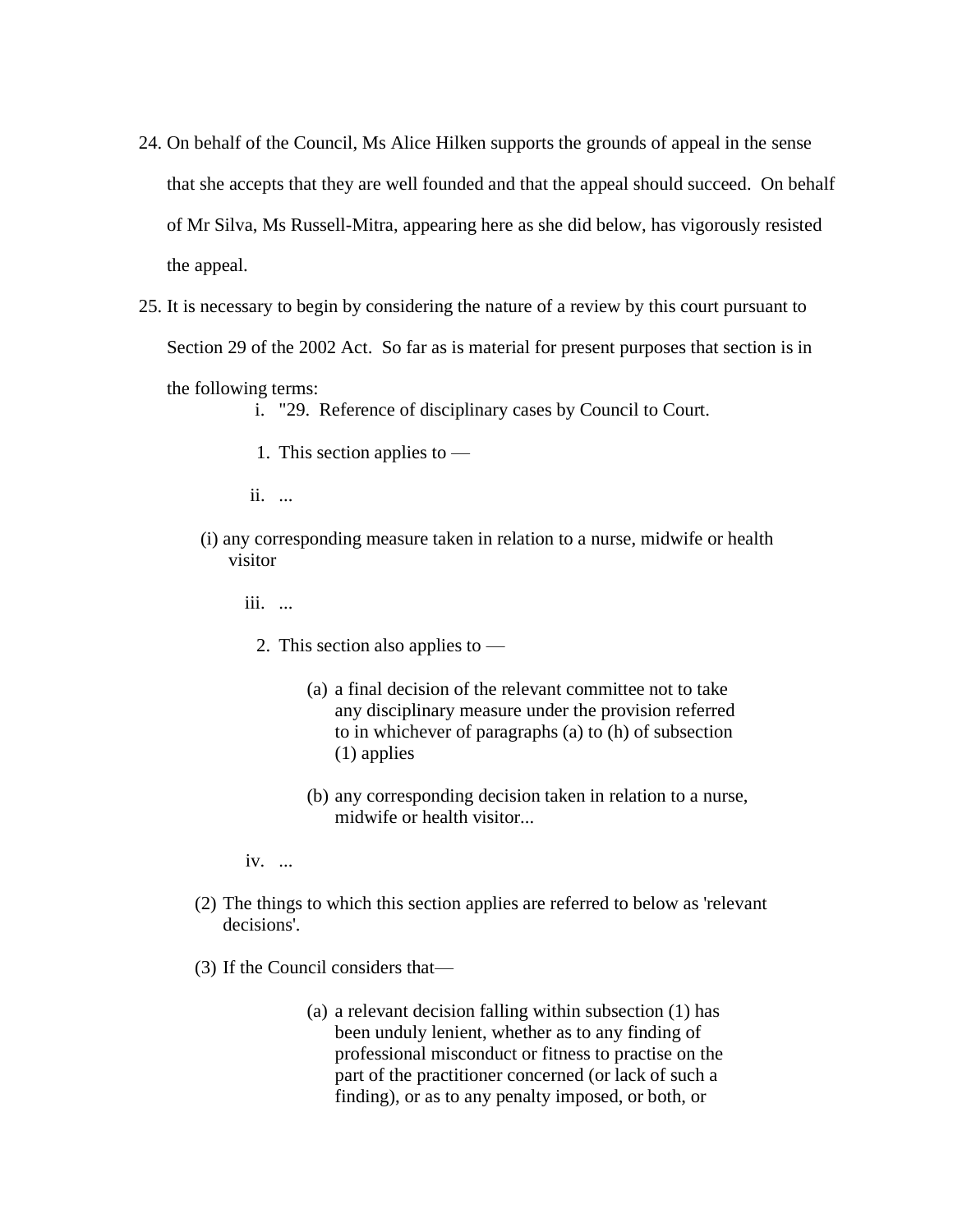- (b) a relevant decision falling within subsection (2) should not have been made,
- ii. and that it would be desirable for the protection of members of the public for the Council to take action under this section, the Council may refer the case to the relevant court.
- iii. ...
- iv. (7) If the Council does so refer a case—
	- (a) the case is to be treated by the court to which it has been referred as an appeal by the Council against the relevant decision (even though the Council was not a party to the proceedings resulting in the relevant decision)...
- v. ...
- vi. (8) The court may—
	- (a) dismiss the appeal
	- (b) allow the appeal and quash the relevant decision
	- (c) substitute for the relevant decision any other decision which could have been made by the committee or other person concerned, or
	- (d) remit the case to the committee or other person concerned to dispose of the case in accordance with the directions of the court, and may make such order as to costs ... as it thinks fit."
- 26. The effect of section 29(7) is that the review is treated as an appeal subject to

the provisions of CPR 52. 52.11(3) states:

- i. "The appeal court will allow an appeal where the decision of the lower court was —
	- (a) wrong; or
	- (b) unjust because of a serious procedural or other irregularity in the proceedings of the lower court."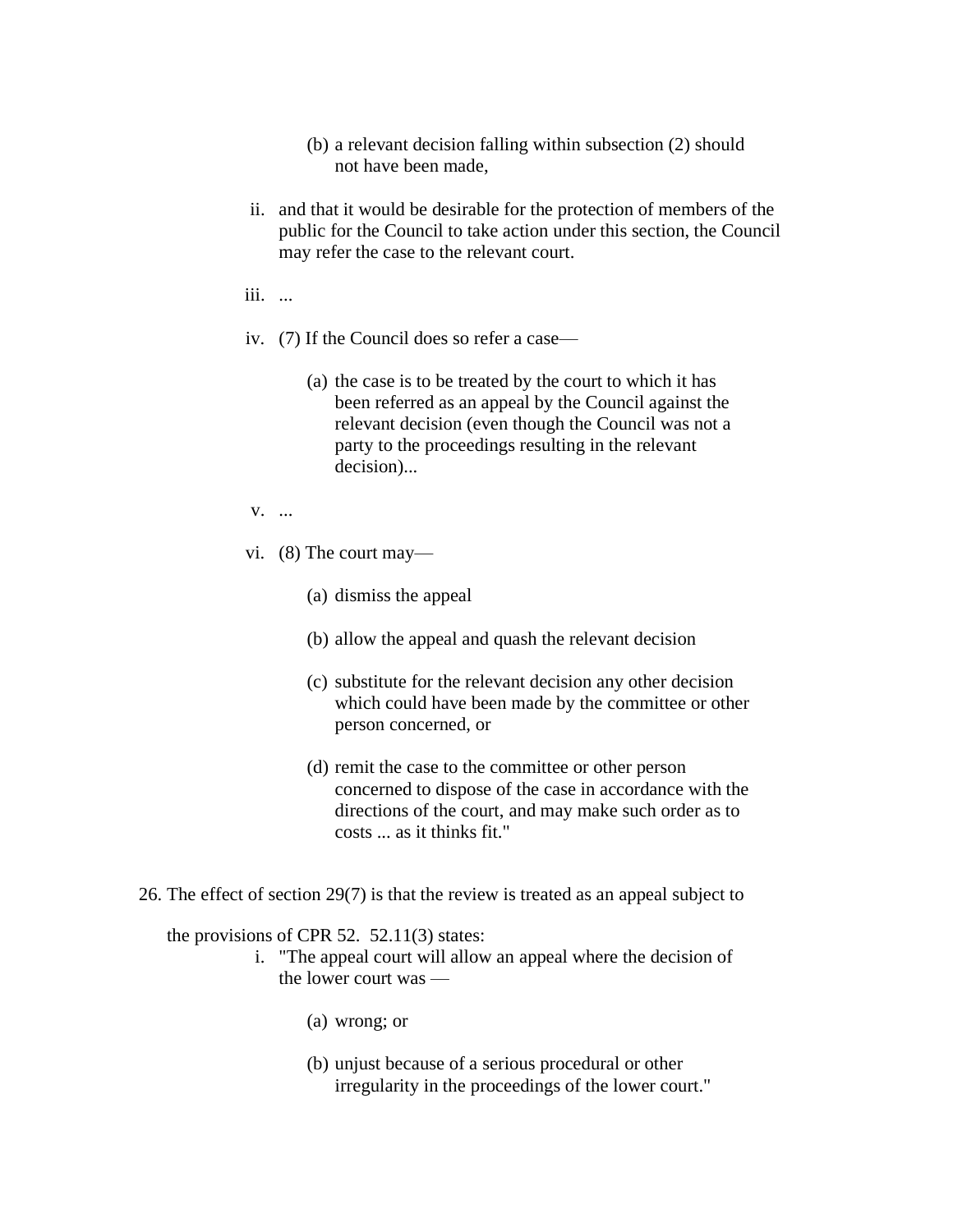- 27. The first ground of appeal alleges a failure by the Council to make allegations against Mr Silva which it is submitted ought to have been made so that the Panel could consider them and could assess the full seriousness of Mr Silva's conduct before deciding the issue of impairment.
- 28. In this regard, it is important to note that the role of a disciplinary body, such as this Panel, considering issues such as fitness to practise is very different from that of a criminal court considering allegations brought by a prosecuting authority. One very significant difference is the importance of the disciplinary body having regard to the imperative need for protection of the public rather than punishment of the "offender". Another difference, important for present purposes, was expressed in the following terms at paragraph 80 of the judgment of the court delivered by Lord Phillips in Ruscillo v Council for the Regulation of Health Care Professionals and General Medical Council

#### [2004] EWCA Civ 1356:

- i. "The disciplinary tribunal should play a more proactive role than a judge presiding over a criminal trial in making sure that the case is properly presented and that the relevant evidence is placed before it."
- 29. Mr Bradly's submissions on behalf of the PSA relied heavily on the decision of Ruscillo and, in particular, to those passages in the judgment which considered the effect of section 29(4) of the 2002 Act.
- 30. The Court of Appeal emphasised that the reference to the "High Court" is to be treated as an appeal against the decision of the disciplinary tribunal. Thus, if the court were to conclude that the tribunal's decision as to penalty was correct, it would dismiss the appeal even if it concluded that some of the findings which led to the imposition of that penalty were inadequate. If, however, the court were to decide that the decision as to penalty was wrong, its duty was to allow the appeal, quash the decision and then take one of the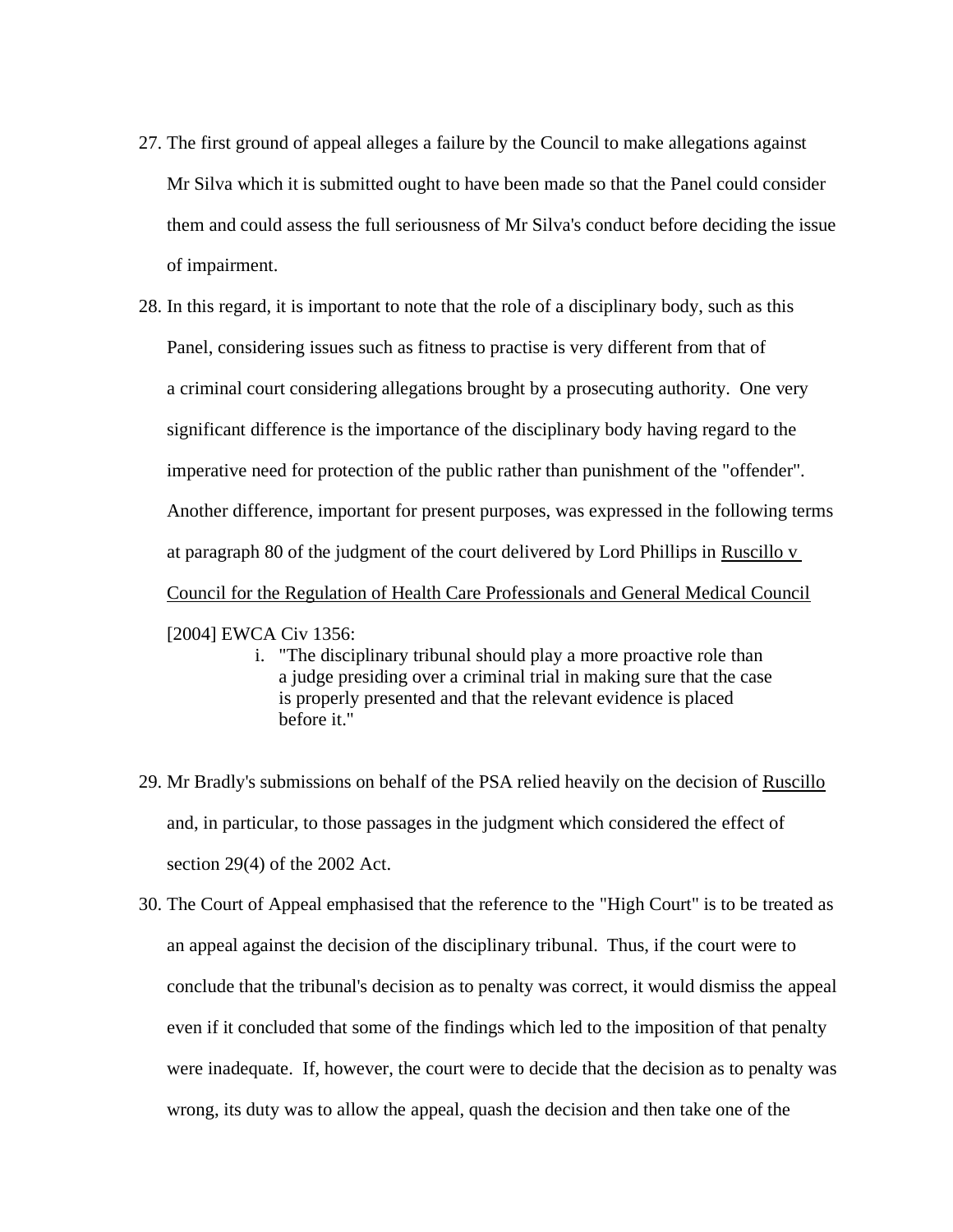courses permitted by Section 29(8). It is appropriate for me to cite some passages of

Lord Phillips' judgment:

- i. "72. It may be that the Court will find that there has been a serious procedural or other irregularity in the proceedings before the disciplinary tribunal. In those circumstances it may be unable to decide whether the decision as to penalty was appropriate or not. In such circumstances the Court can allow the appeal and remit the case to the disciplinary tribunal with directions as to how to proceed, pursuant to CPR 52.11(3)(b) and section 29(8)(d) of the Act.
- ii. 73. What are the criteria to be applied by the Court when deciding whether a relevant decision was 'wrong'? The task of the disciplinary tribunal is to consider whether the relevant facts demonstrate that the practitioner has been guilty of the defined professional misconduct that gives rise to the right or duty to impose a penalty and, where they do, to impose the penalty that is appropriate, having regard to the safety of the public and the reputation of the profession. The role of the Court when a case is referred is to consider whether the disciplinary tribunal has properly performed that task so as to reach a correct decision as to the imposition of a penalty. Is that any different from the role of the Council in considering whether a relevant decision has been 'unduly lenient'? We do not consider that it is. The test of undue leniency in this context must, we think, involve considering whether, having regard to the material facts, the decision reached has due regard for the safety of the public and the reputation of the profession.
- iii. ...
- iv. 76. ... We consider that the test of whether a penalty is unduly lenient in the context of section 29 is whether it is one which a disciplinary tribunal, having regard to the relevant facts and to the object of the disciplinary proceedings, could reasonably have imposed."
- 31. Mr Bradly submits that references in the passages which I have cited to "the relevant facts" must mean, in the light of the passage I have quoted from paragraph 80 of the judgment, those facts which either have been put before the disciplinary tribunal or should have been put before the tribunal if the tribunal had properly exercised its duty to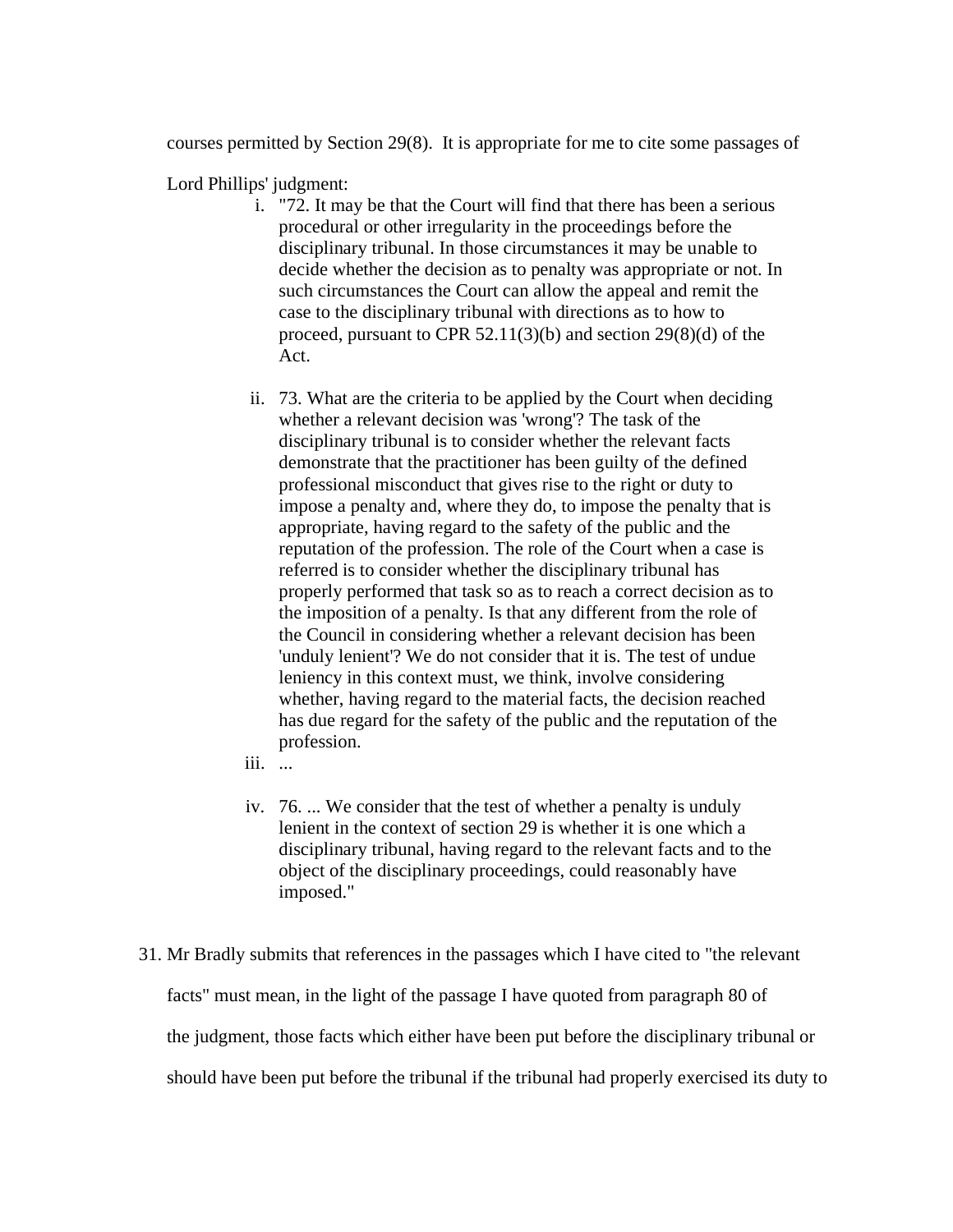be proactive in that regard. I agree.

- 32. Mr Bradly also relied in support of his submissions on two decisions which provide support for the proposition that a failure to include relevant allegations in the heads of charge against a practitioner may in itself be a serious procedural irregularity: R (on the application of Council for the Regulation of Health Care Professionals) v General Medical Council and Rajeshwar [2005] EWHC 2973 and R (on the application of Council for the Regulation of Health Care Professions) v Nursing and Midwifery Council and Kingdom [2007] EWHC 1806.
- 33. All parties also relied upon the recent decision of Andrews J in The Professional Standards Authority v The Nursing and Midwifery Council and Macleod [2014] EWHC 4354 (Admin). Her Ladyship at paragraph 25 of her judgment in that case gave a helpful summary of the key principles to be distilled from Ruscillo. She too referred to the cases of Rajeshwar and Kingdom.
- 34. It follows that in considering the grounds of appeal the PSA is in principle entitled to argue, as it does here, that the decision of the Panel not to find impairment was unduly lenient, because the Council had failed to put appropriate allegations before the Panel in the heads of charge and the Panel had failed to consider those uncharged allegations.
- 35. The specific matters which Mr Bradly submits should have been charged but were not charged are the three allegations set out in sub-paragraphs (a) to (c) of the first ground of appeal. For convenience, I shall from now on refer to these collectively as "the three allegations".
- 36. Against that background, I turn to consider the submissions as to the issue of a serious procedural irregularity. The PSA submits that the three allegations are highly relevant and significant matters which should have been considered by the Panel. They should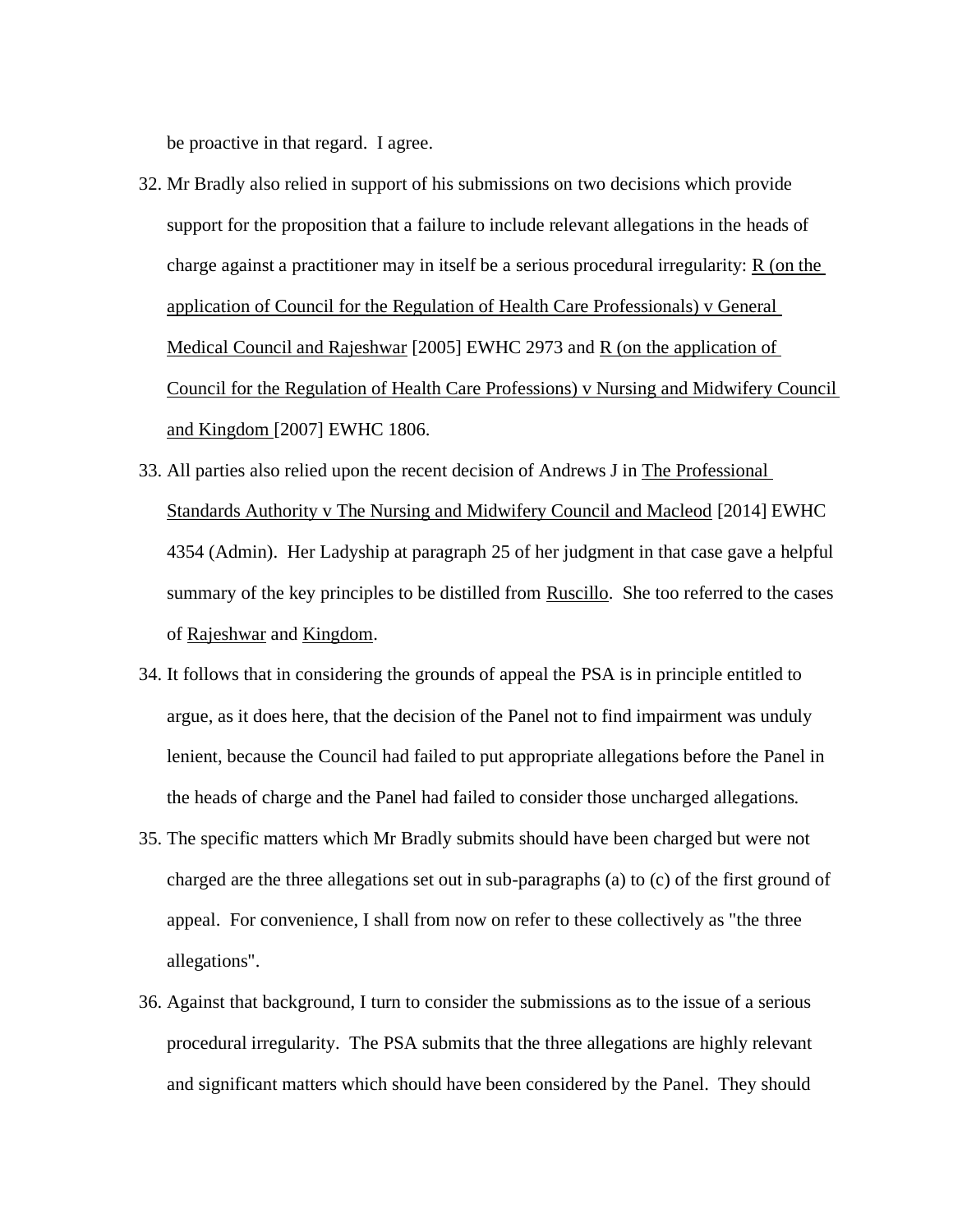therefore have been included in the heads of charge. They were not so included. Mr Bradly submits they were not in the event considered by the Panel. He accepts, as is abundantly clear from the full transcript of the proceedings, that the relevant evidence was given, because the allegations were made in the witness statements read by the relevant witnesses in the course of their evidence-in-chief. He acknowledges that if evidence is properly before the Panel and is properly considered, it may not be essential that it is formally referred to in a charge, though he submits that it is preferable that it should be; but in this case, argues Mr Bradly, it is clear from the transcripts that the Panel did not in fact consider the three allegations. Instead, submits Mr Bradly, the Panel confined itself to a consideration of the admitted facts in the charge. Those facts relate, as Mr Bradly points out, simply to omissions on the part of Mr Silva to take action which he should have taken. Those pleaded allegations are silent as to the reasons why he failed to take the appropriate action.

- 37. In the event, submits Mr Bradly, the basis on which the Panel was reaching its decision was incomplete and inadequate. He helpfully took me through a number of passages in the transcripts to make good his submission that the Panel had not in fact considered the three allegations.
- 38. Ms Hilken, on behalf of the Council, similarly submits that the Panel did not in fact consider the three allegations. She suggests that the primary cause of that failure on the part of the Panel was the initial failure on the part of the Council to include any reference to the three allegations in the heads of charge.
- 39. Ms Russell-Mitra, however, submits to the contrary. She argues that all of the relevant evidence was heard and she submits it was all in fact considered and taken into account by the Panel in reaching its decision. Ms Russell-Mitra argues that the approach of the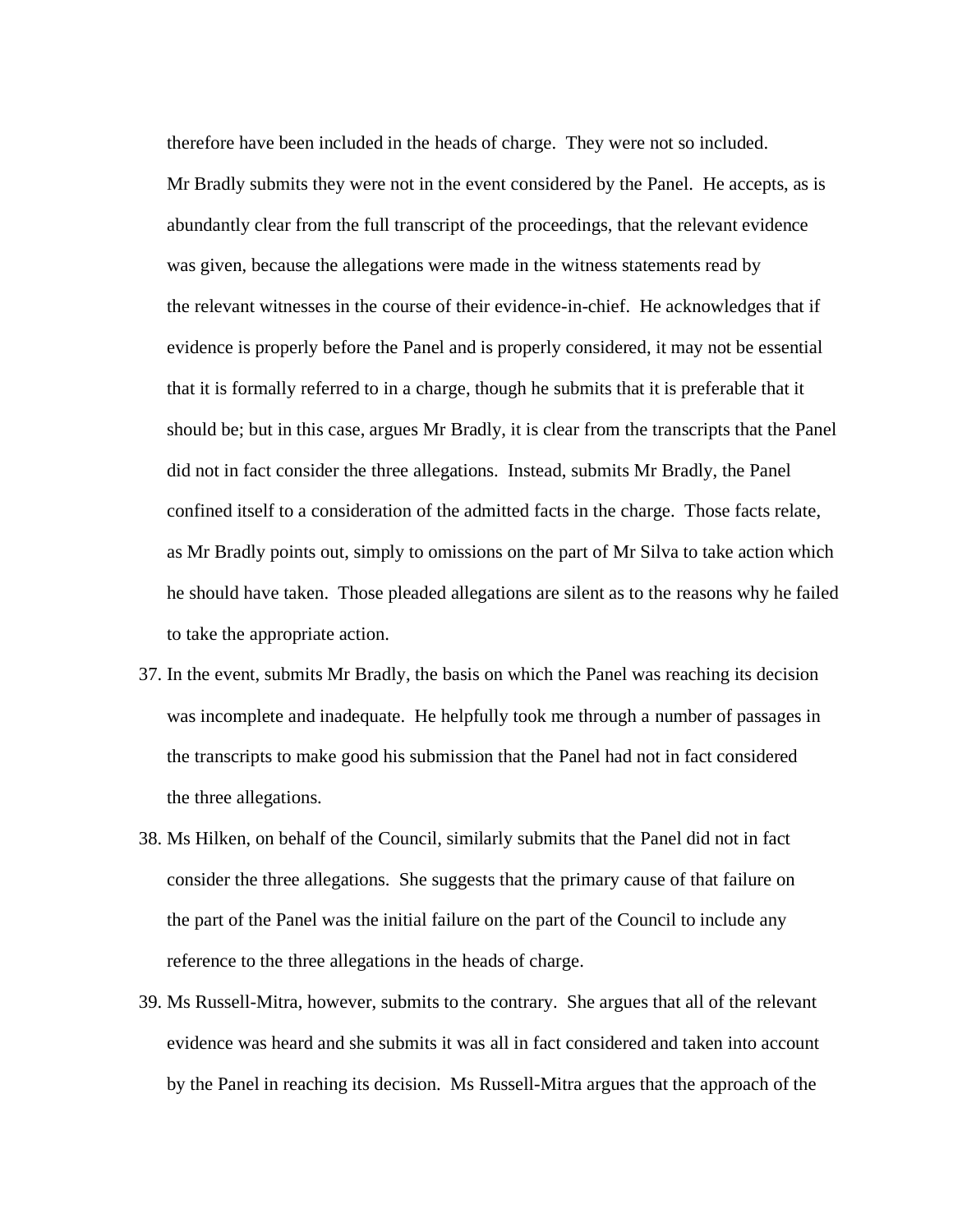Panel was to treat the whole of the evidence adduced on behalf of the Council as being admitted. That, she says, was the effect of the exchange between her and the chairman of the Panel at the outset of the hearing as to what was admitted.

- 40. Ms Russell-Mitra readily acknowledges that in truth not all the factual allegations were admitted. Mr Silva denied that he had told Mr 1 to stop making enquiries; he denied that he made the offensive remark; and he put forward an explanation for why he had written on the sheet of paper which raised the issue of safeguarding. Ms Russell-Mitra therefore acknowledges that on her approach to the matter the Panel fell into error in treating as admitted allegations which were not in fact admitted. But, she says, that error could only ever work to the disadvantage of Mr Silva. Given that the Panel in any event concluded that his fitness to practise was not impaired, she therefore argues that she is entitled to rely on the approach taken by the Panel.
- 41. From that starting point, Ms Russell-Mitra submits that if the appeal were to be allowed and the case remitted for a fresh hearing before a different panel, that panel would be in exactly the same position as the Panel whose decision is under appeal. No further evidence would or could be adduced, she submits. The case against Mr Silva could not be any stronger than it was at the hearing below.
- 42. Ms Russell-Mitra accordingly submits that this appeal is not a principled application to ensure that matters which should have been considered but were not considered are in the end considered. She submits it is an inappropriate attempt to deny the Panel its jurisdiction to assess all the evidence before it and to reach its considered conclusion in favour of Mr Silva.
- 43. More generally, Ms Russell-Mitra emphasises the importance of the evidence she was able to adduce both from Mr Silva and from witnesses called on his behalf as to his work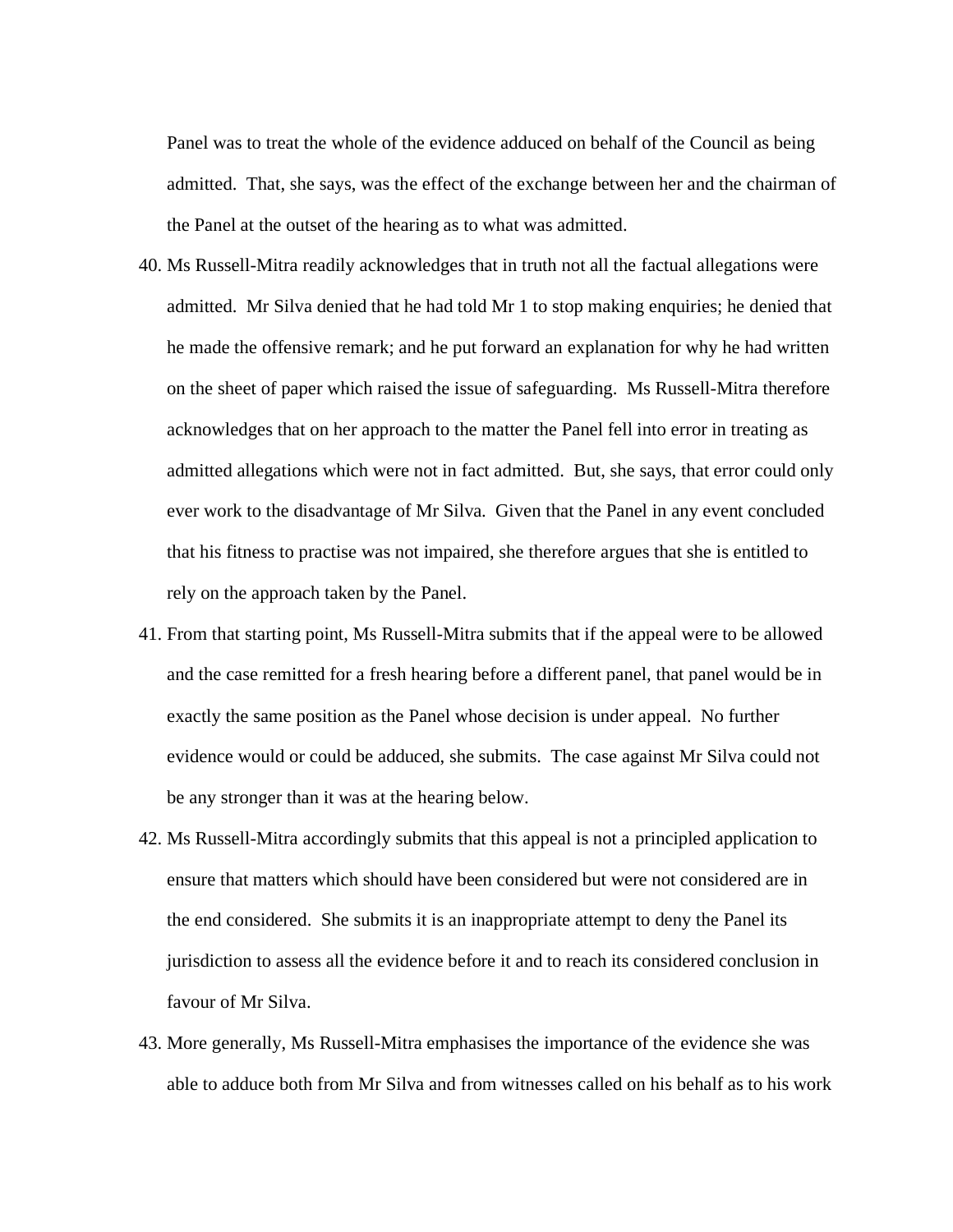and standards whilst employed at the current care home. This is an aspect of the case, she argues, to which both the PSA and the Council have given insufficient weight.

- 44. Ms Russell-Mitra points to a number of authorities to support the submission that the Panel was entitled to have regard to the excellent record of Mr Silva both before and after the matters complained of in reaching its finding that his present fitness to practise was not impaired. It is sufficient for me to mention in this regard two of the cases upon which she relies: R (on the application of Zygmunt) v the General Medical Council [2008] EWHC 2643 (Admin) and Cheatle v the General Medical Council [2009] EWHC 645 (Admin).
- 45. I have reflected upon those competing submissions. My views are as follows. First, the importance of the three allegations is to my mind obvious. If it be true that Mr Silva ordered a cessation of enquiry into the allegations made by vulnerable residents and/or that he made the offensive remark and/or that he treated the note raising safeguarding issues as a bit of scrap paper to be used for any purpose, those are all matters which could be regarded as shedding important light on why Mr Silva failed to act in the respects charged against him and admitted by him. If true, the three allegations, individually and collectively, were capable of providing valuable assistance to the Panel in determining whether there was or was not a serious underlying attitudinal problem on the part of Mr Silva which could affect his ability to care for elderly, and in particular elderly and demented, persons.
- 46. In the circumstances of this case, it was in my view plainly important to establish, for example, whether the offensive remark attributed to him was in fact made and, if so, whether it was evidence of what might be called a generic view on his part about the unreliability of complaints made by elderly or elderly and demented residents. For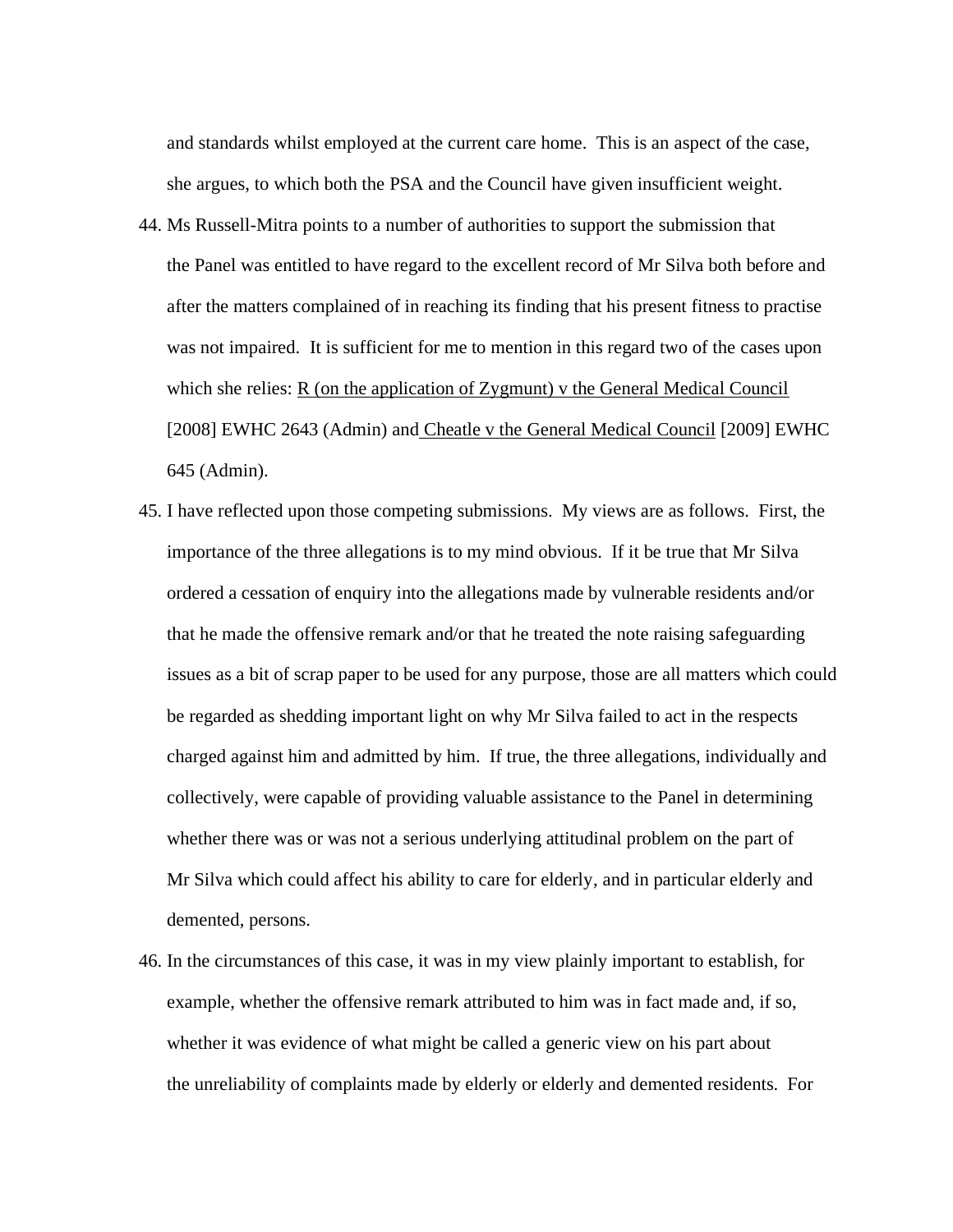my part, I do not see how it would be possible to consider the issue of remediation and current fitness to practise without first establishing the reasons for the acknowledged past unfitness to practise, so as to see whether remediation had indeed been accomplished.

- 47. Secondly, given the importance of the three allegations, they should in my view have been pleaded in a charge or charges. It may well be that it is not absolutely necessary for every allegation to be included in a specific charge. One can well see why a disciplinary tribunal may perfectly properly proceed on the basis of a general charge, within which were subsumed a number of specific allegations, all of which were agreed by the parties to be relevant matters calling for consideration. Moreover, I accept the submission of Ms Russell-Mitra that there must be a limit to how far the disciplinary body has to go in particularising every single criticism of a professional in the form of a specific charge. But there is an obvious risk that even if there appears superficially to be agreement between the parties as to what is and what is not in issue, there may subsequently emerge a difference of opinion in that regard. Moreover, as Andrews J pointed out in her judgment in Macleod, the laying of a specific allegation in a charge has the benefit that it will focus attention upon that allegation, enable the parties to address it in their submissions and assist the tribunal to consider it in reaching their decision.
- 48. The three allegations were not in fact pleaded in a charge. Were they, nonetheless, all taken into account by the Panel? The answer in my view is plainly in the negative.
- 49. I accept Mr Bradly's submission that the clear tenor of the various observations by the chairman of the Panel, to which he took me in the transcripts, is that the Panel was considering only the allegations which were set out in the charges and which had been admitted by Mr Silva. I do not think it necessary to go through all of the passages to which Mr Bradly invited my attention, but I should mention two or three of them. In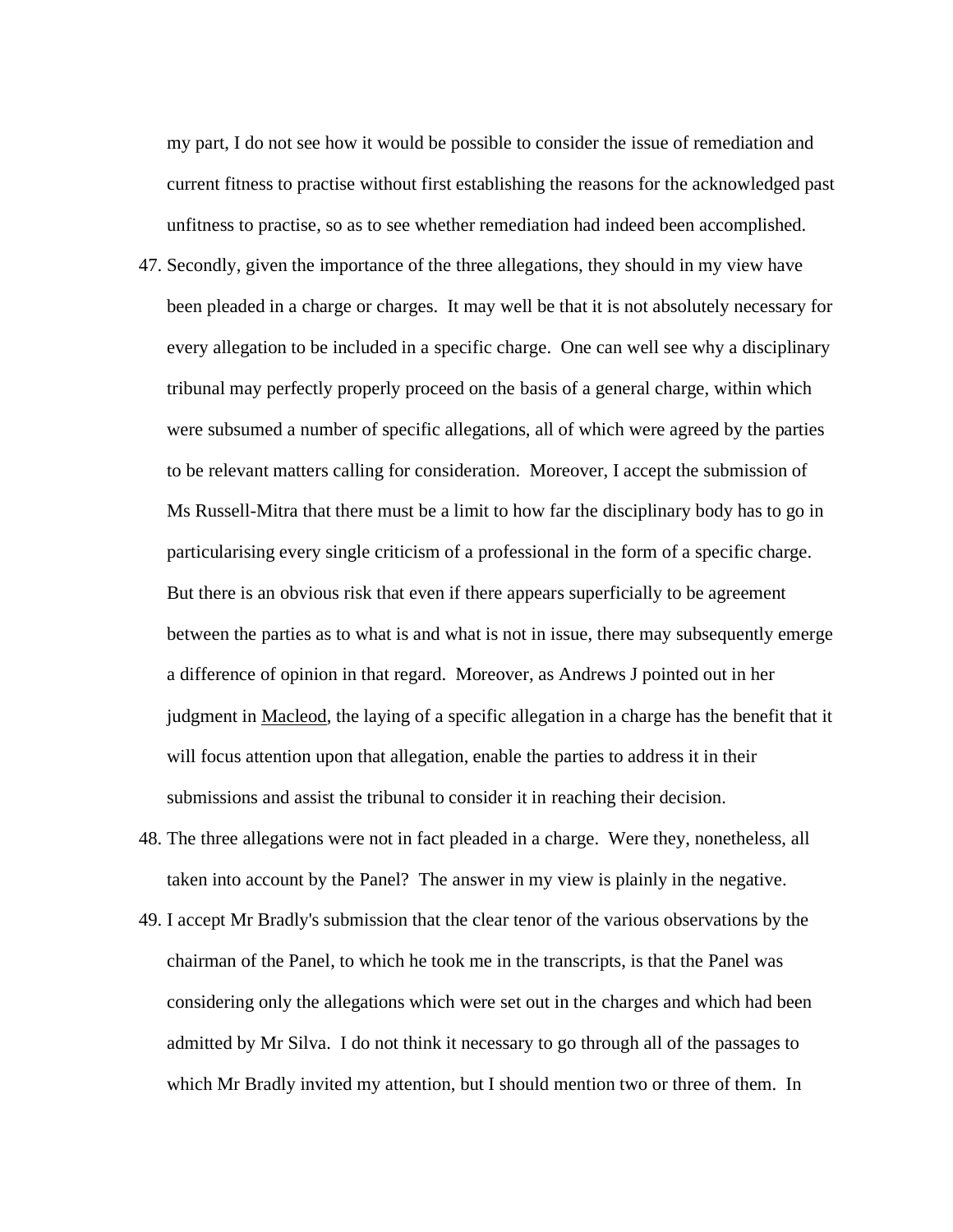the transcript of the second day's proceedings at page 18G the chairman said this:

- i. "We are at the stage of misconduct and impairment where we have to consider whether in the light of the facts found proved as to whether Mr Silva's fitness to practise is impaired, and I think evidence at this stage must be related to that."
- 50. Given that that observation was made in the course of the hearing rather than at the end of it, I agree with Mr Bradly that reference to the facts found proved must be a reference to those facts which had been admitted by Mr Silva. His admission related only to what was set out in the charge.
- 51. Later in the transcript of that day's proceedings the point is made still clearer in these

observations by the chairman addressed to the advocate then presenting the case for the

Council:

- i. "Mr McLean, I think the Panel is very aware that actually what has been admitted to is a failure to submit referrals and that is what the Panel in due course will have to decide whether or not that is misconduct."
- 52. I would mention also in this regard what was said in the Panel's decision:
	- i. "Having heard submissions on misconduct and impairment, the Panel then went on to consider whether the facts found proved, by way of admission, amount to misconduct and if so whether your fitness to practise is currently impaired."
- 53. Conversely, I am unable to accept Ms Russell-Mitra 's submissions to the effect that the Panel did in fact take into account all of the evidence. There are, in my view, a number of substantial difficulties with that submission. First, at no point did the Panel say that was what they were doing. On the contrary, in the passages to which I have referred above, they said the opposite.
- 54. Secondly, it seems to me that the submission implies that the Panel simply rode roughshod over the clear identification of there being some factual matters which were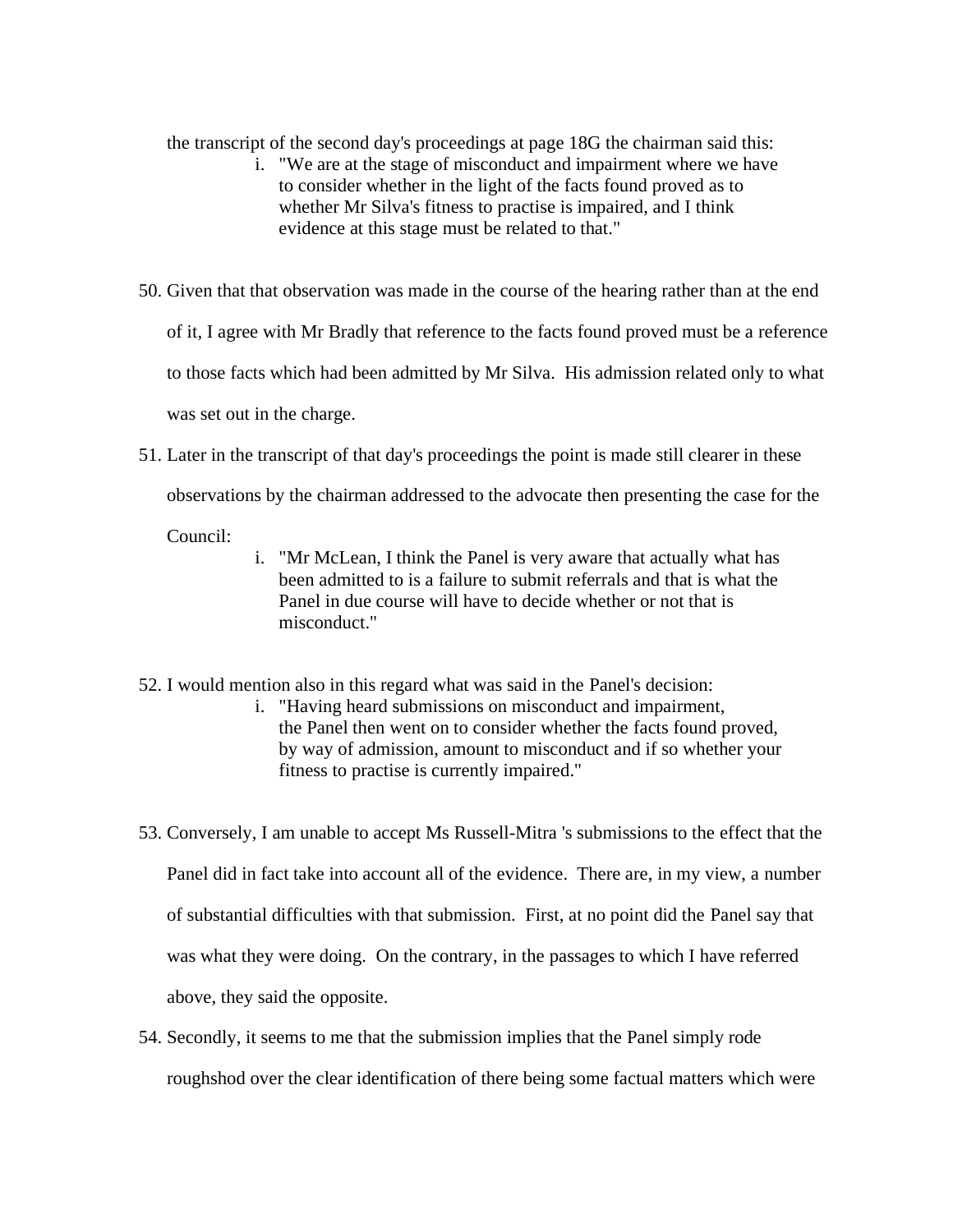not admitted. I am not prepared to assume that a responsible panel did any such thing.

- 55. Thirdly, on the basis put forward by Ms Russell-Mitra, it would be an extraordinary feature, that having indicated at the outset that all factual matters asserted on behalf of the Council were taken to be admitted, the Panel nonetheless went on to hear the evidence on each side as to those matters which were not admitted, but made no comment about the pointlessness of that exercise. It would be still more remarkable that the Panel would on this argument have come to the conclusion that Mr Silva had lied to them in his evidence on these disputed matters, but nonetheless, without any reference to those lies, concluded that he had a sufficient appreciation of and insight into his failings and was fit to practise.
- 56. Lastly, in the decision which was handed down, the Panel referred only to "the admitted facts", by which, as I have indicated, they must have meant the admitted facts set out in the charge. At no point in their decision did they even refer to the three allegations; still less did they set out any reasoning about those allegations or any finding which they had reached or any explanation of why those findings did not lead to a different conclusion on the issue of impairment.
- 57. I recognise of course that when considering the decision of a disciplinary tribunal of this nature it would be wholly unrealistic and unfair to expect them to express themselves in the way in which a panel of three professional judges might express themselves in a court judgment; but, even allowing for that latitude, I cannot think that the Panel could have adopted such an attitude to these important allegations if, as Ms Russell-Mitra submits, they really did consider them all.
- 58. If it really were the case that the Panel treated as admitted facts which were not truly admitted, ignored the fact that Mr Silva then told what the Panel must have regarded as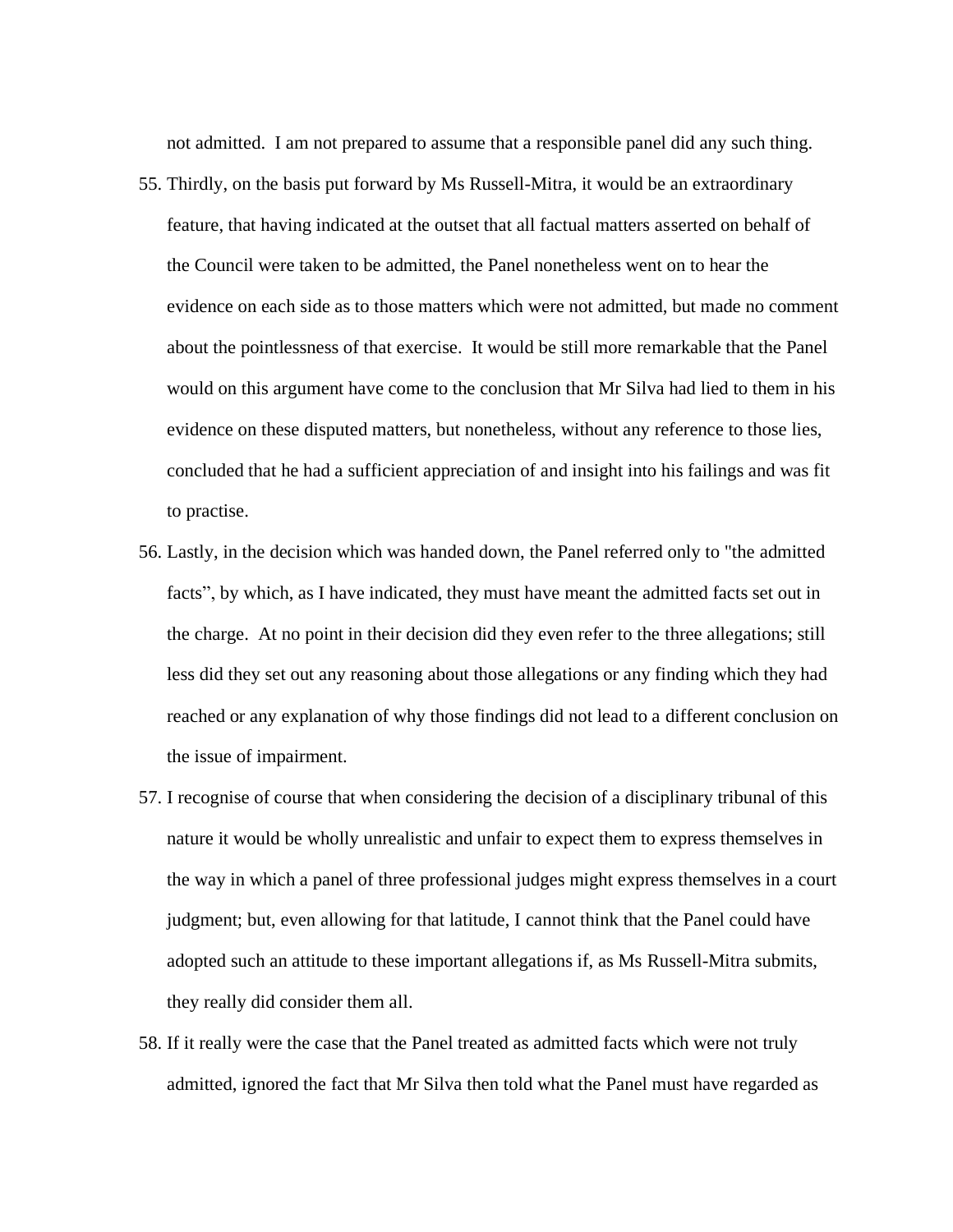lies on those issues, and then reached a finding of no impairment without a word of explanation as to their reasoning, then the decision would, in my view, be unduly lenient for other reasons. In short, it is my view that Ms Russell-Mitra's submission on this point involves ascribing to the Panel failings which I do not think it right to ascribe to them.

- 59. That then brings me to this question: applying the principles set out in Ruscillo, does the failure of the Panel to consider the three allegations render the Panel's decision unduly lenient? In my judgment, it does.
- 60. Mr Silva admitted failing to act in ways which amounted to serious professional misconduct, but having regard to the public interest, both in regard to the safety of patients and with regard to the maintenance of public confidence in the profession, it does not seem to me to be sufficient merely to declare that Mr Silva failed to act when he should have acted.
- 61. In order to assess his fitness to practise, it seems to me necessary in a case such as this to go on to consider why he failed so to act. Mr Silva did undoubtedly give his explanation in the course of his evidence, but that explanation should be considered by the Panel in light of all the other available evidence. Evidence was available, which, to put it at the very lowest, was capable, if accepted as true, of suggesting that the true explanation for the omissions to act lay in a serious underlying attitudinal problem.
- 62. Without addressing the three allegations and making findings of fact as to whether or not they were true and without then addressing the significance of those findings, the Panel in my view could not properly address the issue of impairment. It could not understand fully the reasons why Mr Silva's fitness to practise was previously impaired. Without identifying the true nature of his past impairment, the Panel could not properly assess whether he had successfully remediated his past failures and was now fit to practise.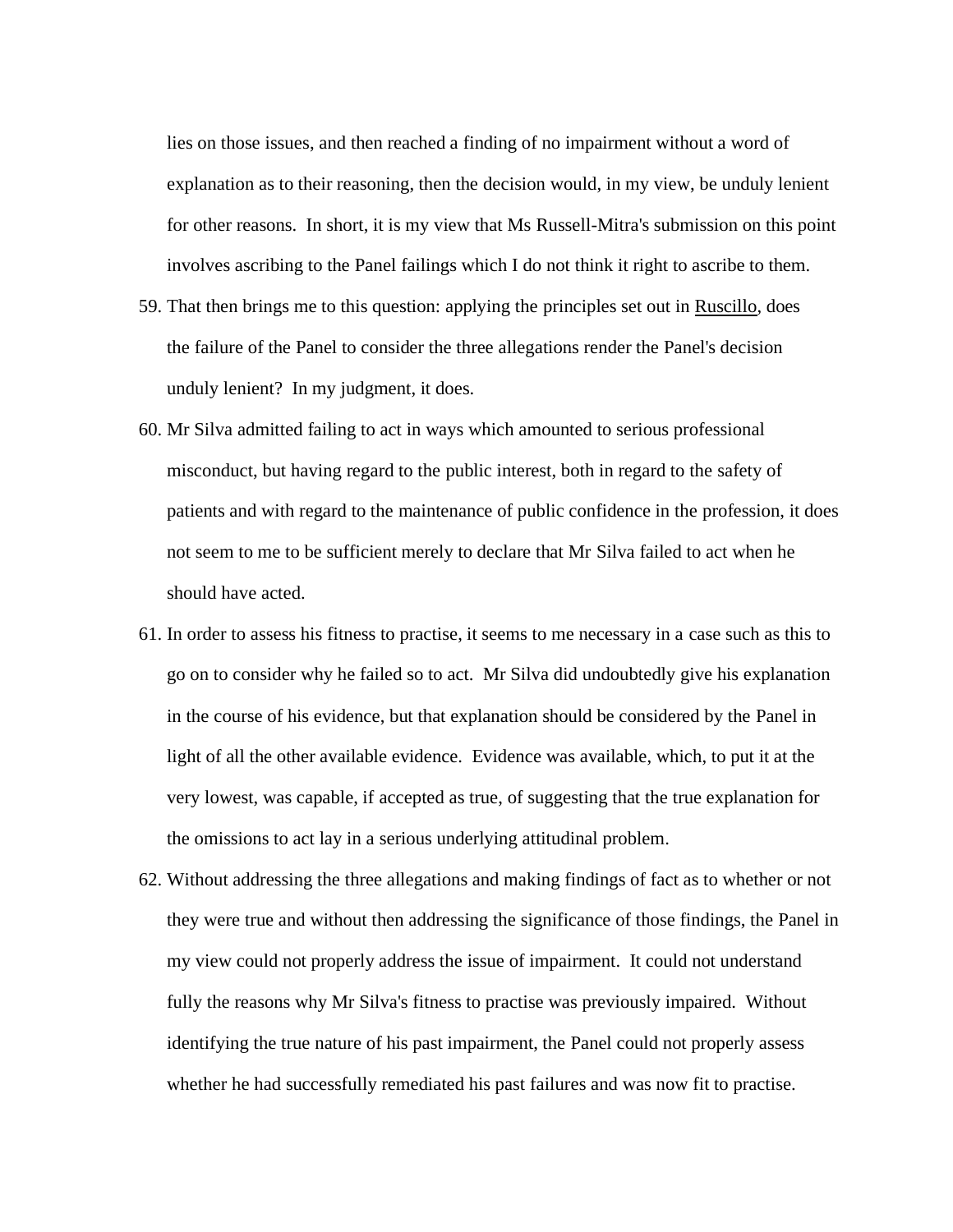- 63. For those reasons, it seems to me that the Panel in the circumstances of this case was required to address and decide the three allegations so that it could properly discharge its duty of considering the public interest. For those reasons, the appeal must, in my judgment, be allowed on the ground of a serious procedural irregularity.
- 64. On behalf of the PSA, it was further submitted that this court could in any event conclude that the decision as to impairment was unduly lenient, even if one leaves out of account altogether the three allegations. Mr Bradly, as I have indicated, was critical of certain aspects of the Panel's approach and findings.
- 65. I have considered carefully whether I should reach a conclusion about this alternative submission. I do not think it would be right for me to do so. First, I would be determining the issue without myself considering those matters which I have just decided the Panel should have considered. However much that was put into the context of dealing with the merits of the present reference, it seems to me that I would be storing up difficulties for any future panel considering any issue of impairment or any sanction. Moreover, since it would in any event be for a panel to determine sanction, I do not think it would be right for me to say anything in the course of this judgment which might inadvertently influence the view of that Panel. The submissions which Ms Russell-Mitra made below and in this hearing as to the importance of the past and subsequent good conduct of Mr Silva and the importance of the evidence adduced on his behalf are points which will undoubtedly have to be given very careful attention by any panel determining any issue of impairment or sanction. The Panel should be free to approach the matter without any unconscious influencing by anything I might say. 66. I therefore make my decision solely on the basis of the serious procedural irregularity.

On that basis, my order is as follows: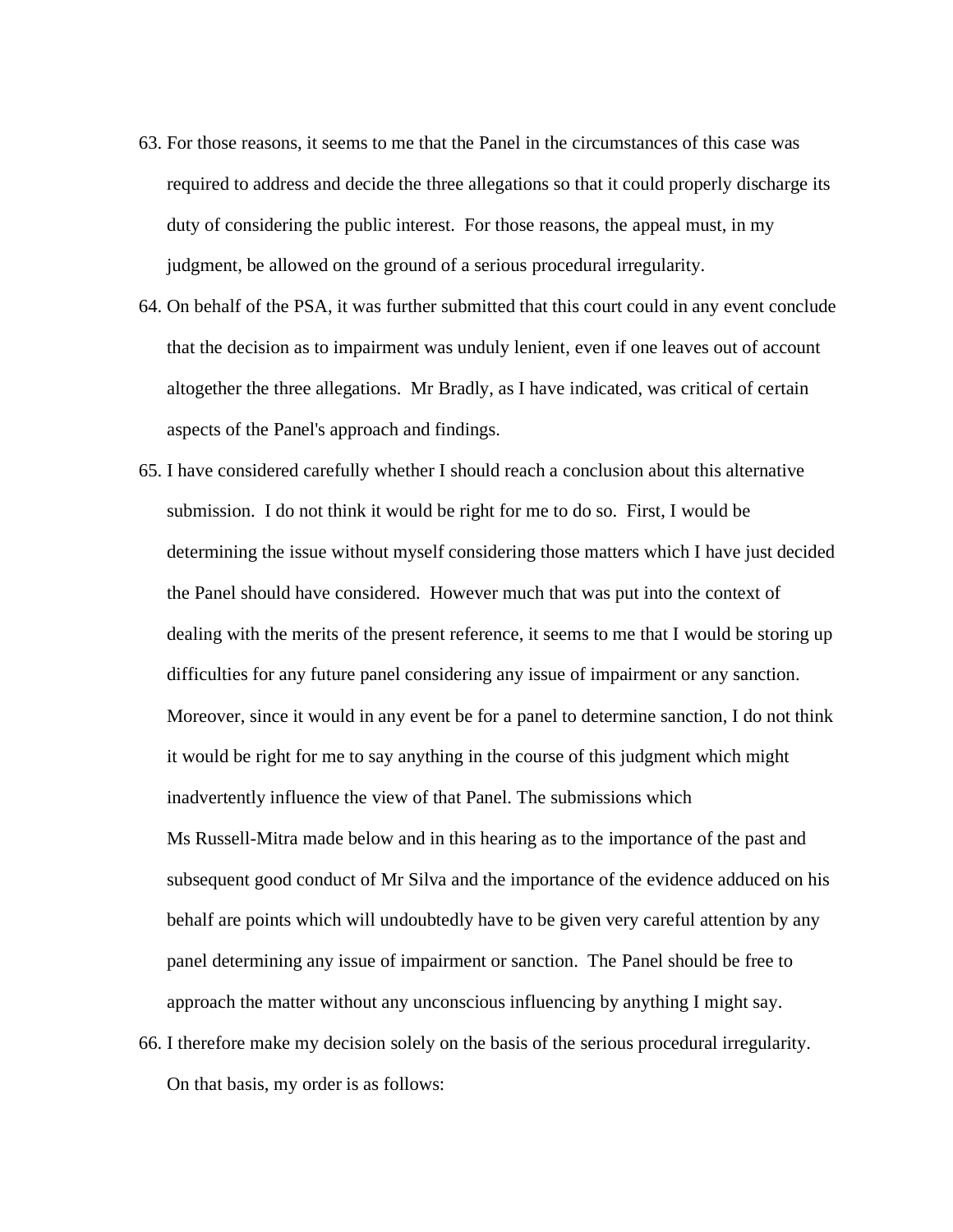- 1. The appeal is allowed.
- 2. The decision of the Panel of the Conduct and Competence Committee on 5 November 2015 is quashed.
- 3. The matter is remitted to a differently constituted panel for rehearing.
- 4. I direct that the Nursing and Midwifery Council draft a new charge or charges which include the matters referred to in paragraphs (a) to (d) of the first ground of appeal.
- 67. MR BRADLY: My Lord, the appellant, PSA, in light of your Lordship's judgment, seeks an order that its costs be paid by the respondents.
- 68. Concentrating on the principle, both respondents are in effect responsible for all of the appellant's costs. Your Lordship has seen the terms of my learned friend Ms Hilken's written submissions. There is reference there to the first respondent paying the appellant's costs up until 20 January 2016, because that was when the first respondent conceded that the appeal ought to be allowed.
- 69. MR JUSTICE HOLROYDE: 27 January.
- 70. MR BRADLY: 20th. Forgive me.
- 71. MR JUSTICE HOLROYDE: This says 27th.
- 72. MR BRADLY: In those circumstances, I am very sorry.
- 73. MR JUSTICE HOLROYDE: Yes.
- 74. MR BRADLY: So far as the costs after that date are concerned, of course it remains the position that it was the first respondent's error which has needed to be corrected by way of a court order, which has to a degree resulted in this appeal being effective.
- 75. Of course the first respondent having conceded the appeal with effect from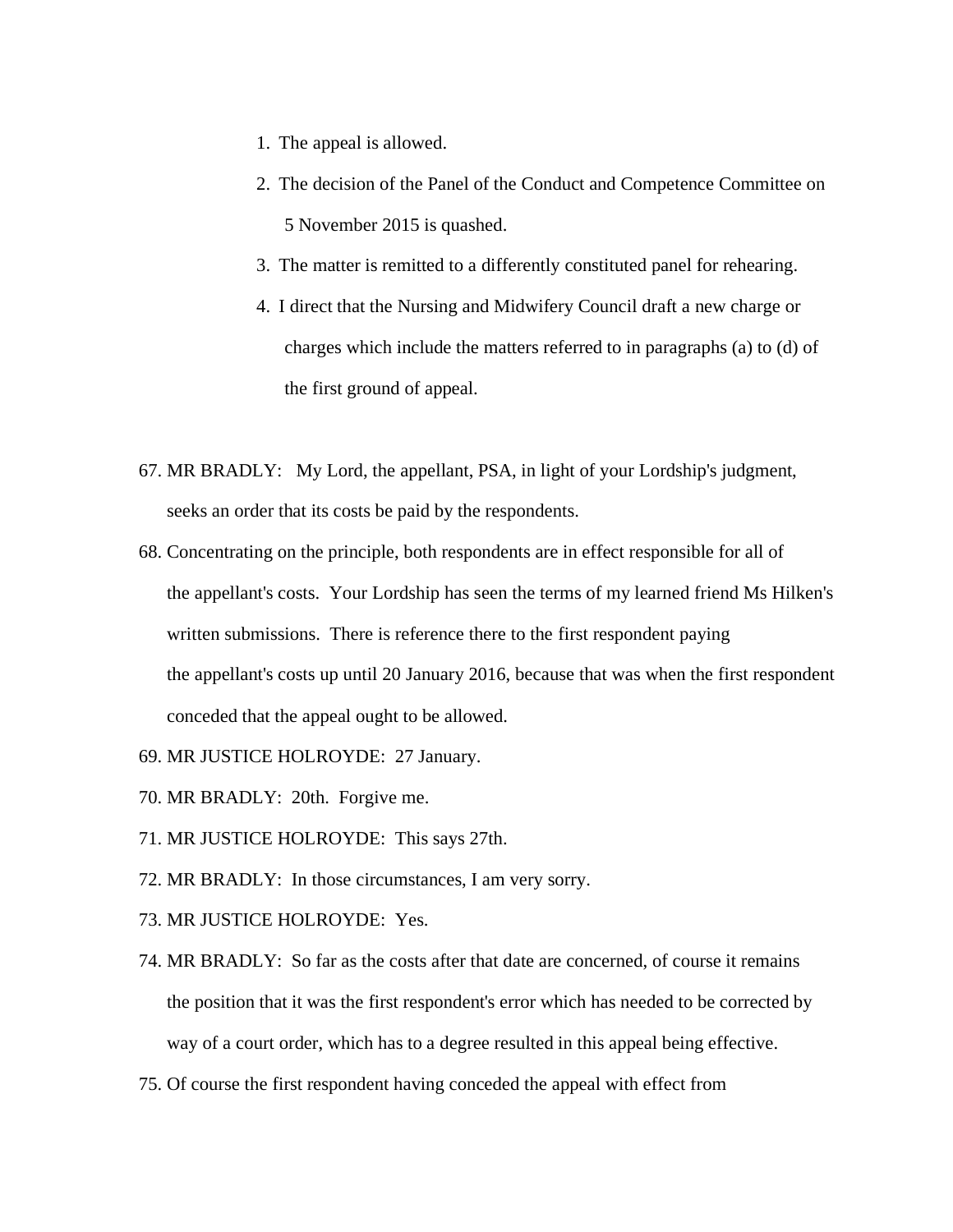27 January 2016, it is Mr Silva's continued opposition to it which has resulted also in the hearing also taking place.

- 76. MR JUSTICE HOLROYDE: The communication was to Mr Silva's advisors as well as to your side, was it?
- 77. MR BRADLY: Yes, of course.
- 78. That, my Lord, is really a matter as between these two respondents. The PSA's costs must, in my respectful submission, be met. Both respondents are responsible for all of the costs and both ought to be liable for them.
- 79. MR JUSTICE HOLROYDE: All right. Are you seeking a summary assessment or a detailed assessment?
- 80. MR BRADLY: My Lord, I have certainly spoken to my learned friend Ms Hilken, but I think not my learned friend Ms Russell-Mitra. The position is that given the difficulty of precisely identifying what has been incurred by way of costs after the date your Lordship has, although it is a case of a day or less, it may be more sensible here for there to be a direction for a detailed assessment, subject of course to an agreement between the parties, which is what one would hope would happen.
- 81. MR JUSTICE HOLROYDE: Yes. Thank you.
- 82. MS HILKEN: My Lord, I do propose to address you briefly, but can I just have one minute to speak to my learned friend?
- 83. MR JUSTICE HOLROYDE: Yes. Is it going to be easier for everyone if I just rise for five minutes?
- 84. MS HILKEN: My Lord, I think we have already spoken about the issue of costs informally. So, I do not think we are going to reach any agreement. It is just about another matter.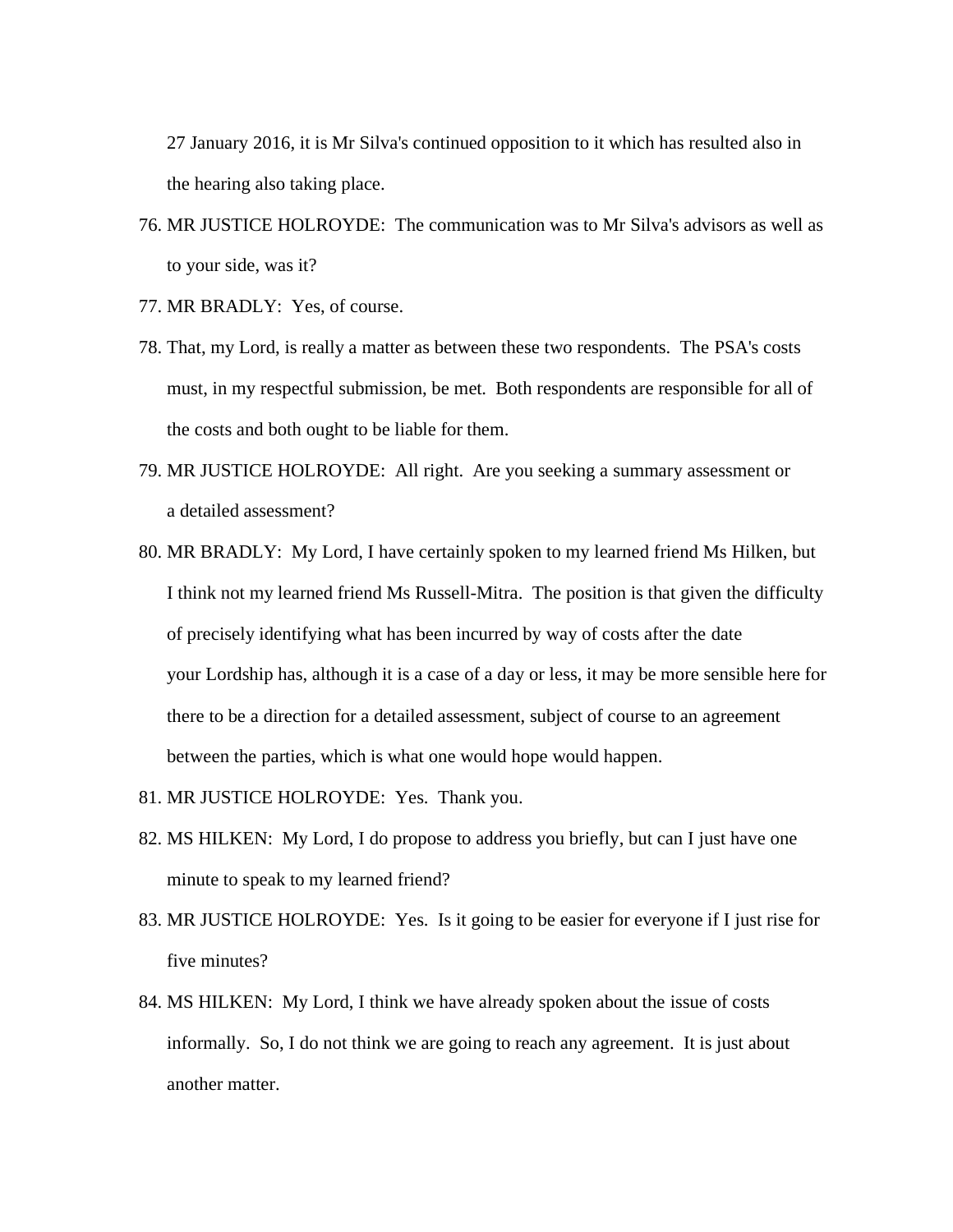- 85. MR BRADLY: My Lord, without confusing the costs issue now, it may be that we will ask your Lordship to allow us to address you briefly in respect of the precise terms of the order. Given the fact that we have embarked upon the argument in principle as to costs, shall I complete that for the moment?
- 86. MR JUSTICE HOLROYDE: Yes, but I will take the opportunity to give advance warning that I will, predictably enough, be inviting you to draw up an order in the end.
- 87. MR BRADLY: Absolutely. I am in the process of doing that. It may well be that we will address the issue that my learned friend is concerned about in a moment.
- 88. MS HILKEN: Yes, my Lord. Your Lordship will have seen from my skeleton argument our position as to costs. I have here the letters that were sent to both parties setting out our position on 20 January.
- 89. The way matters played out in this case was this appeal was listed very shortly after the appeal was lodged. By 20 January, we already had a hearing date. Evidently, the NMC wanted to try to resolve matters as expeditiously as it could, which is why it wrote to Mr Silva's solicitors giving them effectively seven days grace. It would normally be 14. In fact, the letter effectively says we are willing to concede. These are the terms on which we wish to concede. Please take legal advice. If you seek to defend, then the costs of that fall upon you.
- 90. The matter is obviously in this court's hands. The position we take is that it should not be a matter between all parties, because obviously that is not something that we could easily enforce. Were the court to take the position advocated by my learned friend, then obviously all of the costs would fall on the NMC.
- 91. Whilst from one perspective one can see that the fault in this appeal lies with the NMC, Mr Silva was put on notice that it was open to all parties to wrap this up by way of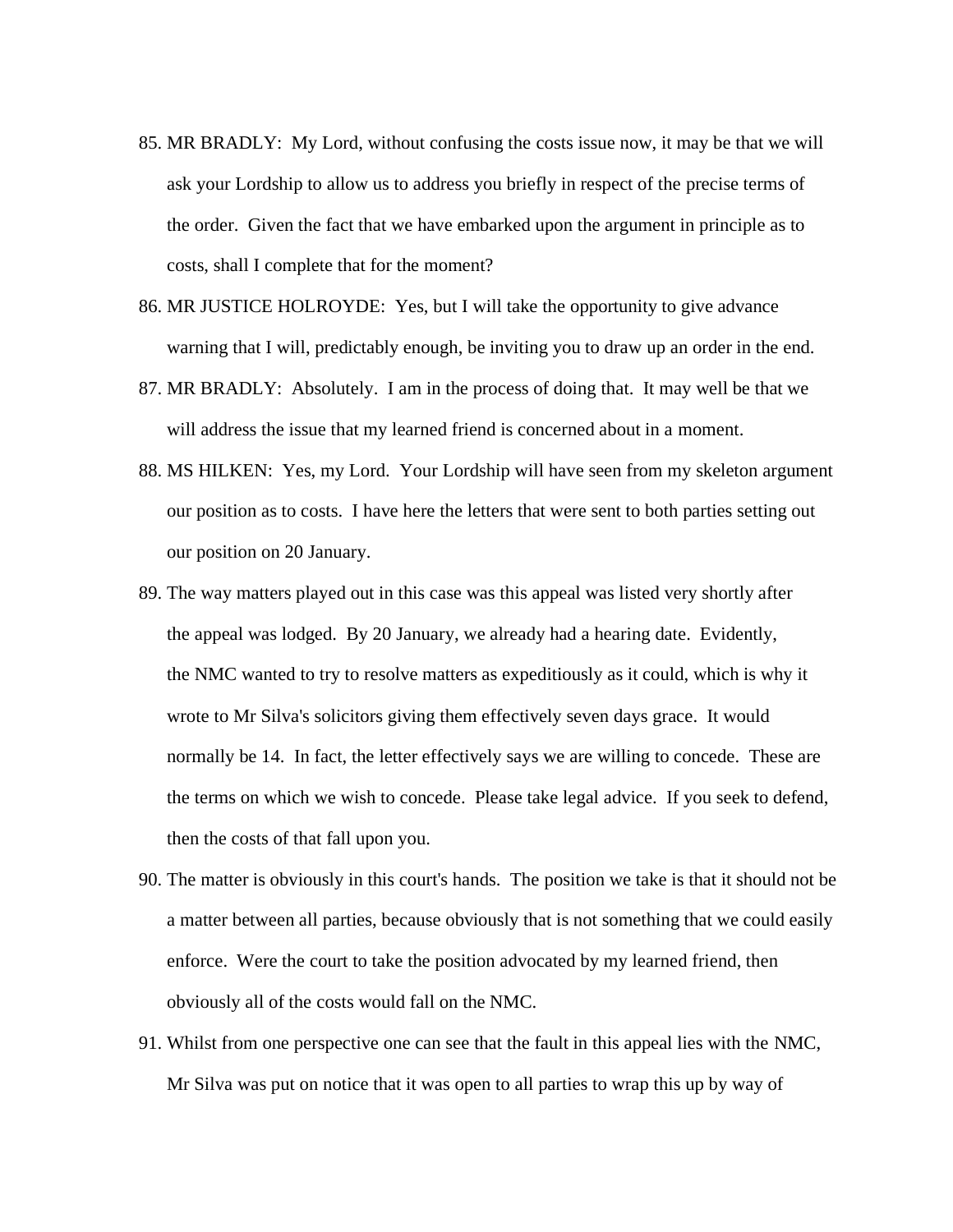consent. He chose to mount a positive defence, which, as your Lordship has said, has been very vigorously put forward by his counsel today.

92. MR JUSTICE HOLROYDE: Yes.

93. MS HILKEN: That is on principle. My Lord, there is obviously the question of assessment, but perhaps I will leave that. Would your Lordship like to see the letters?

94. MR JUSTICE HOLROYDE: I better had, yes. (Handed) Thank you.

- 95. MS HILKEN: My Lord, for the avoidance of doubt, although that was sent to Mr Silva, by the time it was sent in fact he had engaged solicitors. They were on board on that date.
- 96. MS RUSSELL-MITRA: I will double-check that. The decision has been clear for Mr Silva's solicitor's throughout that they intended to defend.
- 97. MR JUSTICE HOLROYDE: Yes. Thank you.
- 98. MS RUSSELL-MITRA: Just to rectify that last point, there have throughout this case been funding issues. Whilst Mr Silva's solicitors who were instructed for the NMC proceedings were assisting him, they were not in funds to give any positive views as to whether he would be defended. They were not in funds until this week.
- 99. MR JUSTICE HOLROYDE: I see, yes.
- 100. MS RUSSELL-MITRA: There is, as your Lordship will know, no funding whatsoever for nurses in front of the Panel. Those costs that the Council have caused Mr Silva to incur in the lower court can never be recovered. The three days that it is accepted by the NMC are the NMC's error can never be recouped, because there is no costs provision in the Panel proceedings.
- 101. MR JUSTICE HOLROYDE: He bore the costs of instructing --
- 102. MS RUSSELL-MITRA: Whether he wins or loses in front of the Panel, he bears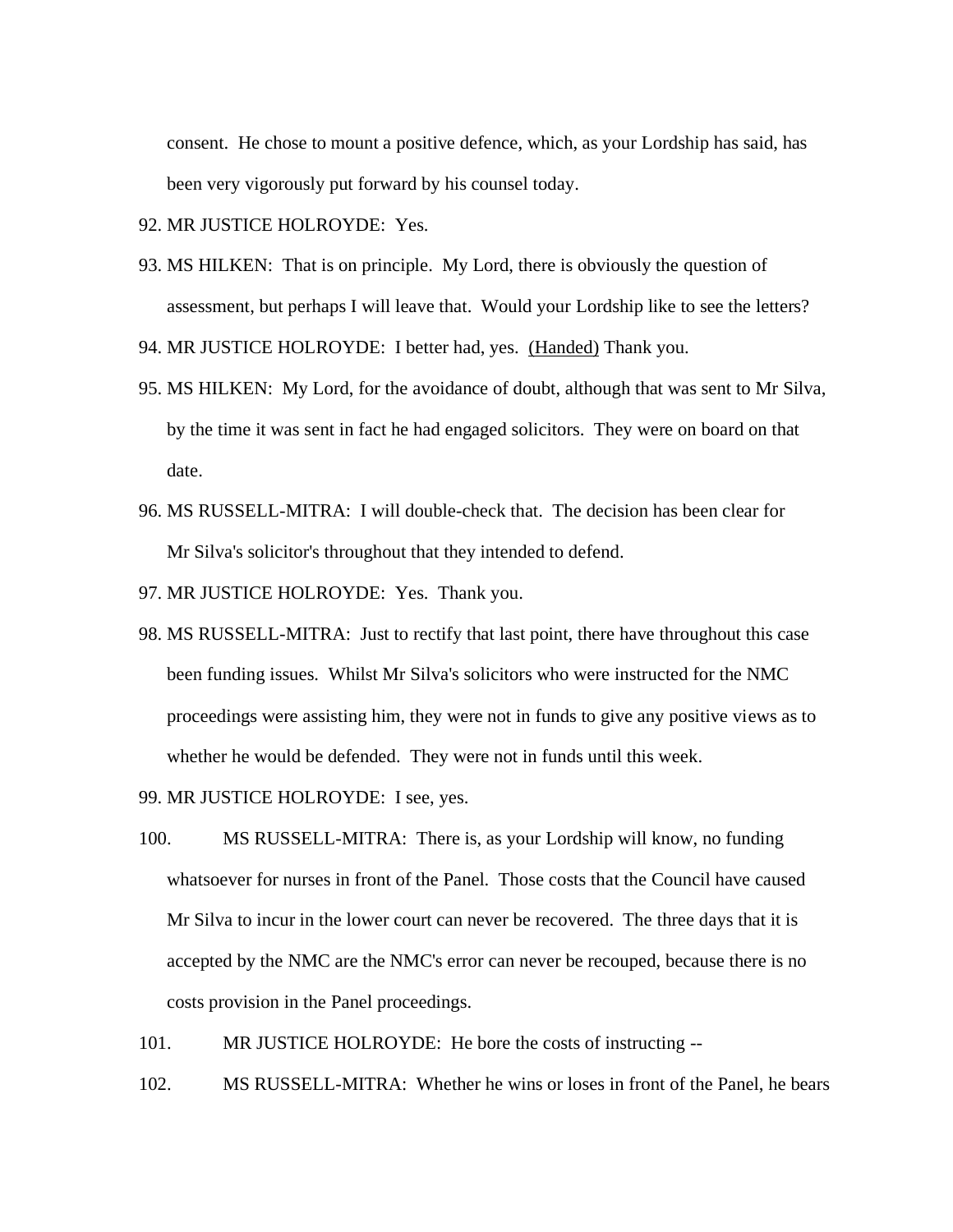those costs no matter what.

- 103. MR JUSTICE HOLROYDE: I know he was represented by you. Was there a solicitor involved at all?
- 104. MS RUSSELL-MITRA: There was. He bore the entire costs of the three-day proceedings in front of the Panel. Although at the end of it effectively he had won -- if one can win or lose in these proceedings. It is not quite like any other civil jurisdiction - he could not recoup any of those costs.
- 105. MR JUSTICE HOLROYDE: Because there is no power to order them.
- 106. MS RUSSELL-MITRA: There is no costs power at all in front of the Panel. His position then is that he is forced to be the second respondent in the appeal.
- 107. I concede the fact that after 27 January in any other normal civil jurisdiction the choice of the second respondent to continue with these proceedings would be one which would be met, rightly, with paying costs from that date. The only difficulty is that whatever happens to Mr Silva after this hearing risks again the loss of his profession and the loss of his ability to sustain himself with his livelihood.
- 108. Effectively, it is not like any other sort of civil appeal where one can decide to concede it or one can decide to negotiate or one can decide to settle it in some way. There is no way of settling it. The only way of settling it is to remit it back and to re-do all that he had done before.
- 109. Of course, the costs implications of that, if he is going to instruct counsel and solicitors or one or the other for the next set of proceedings, it is likely to take longer than three days, because there will be more charges. The whole of those costs again will be borne by Mr Silva. It does not fit neatly into any of the CPR principles. I think that may be why section 29 is drafted to allow this court latitude to deal with costs as it deems fit.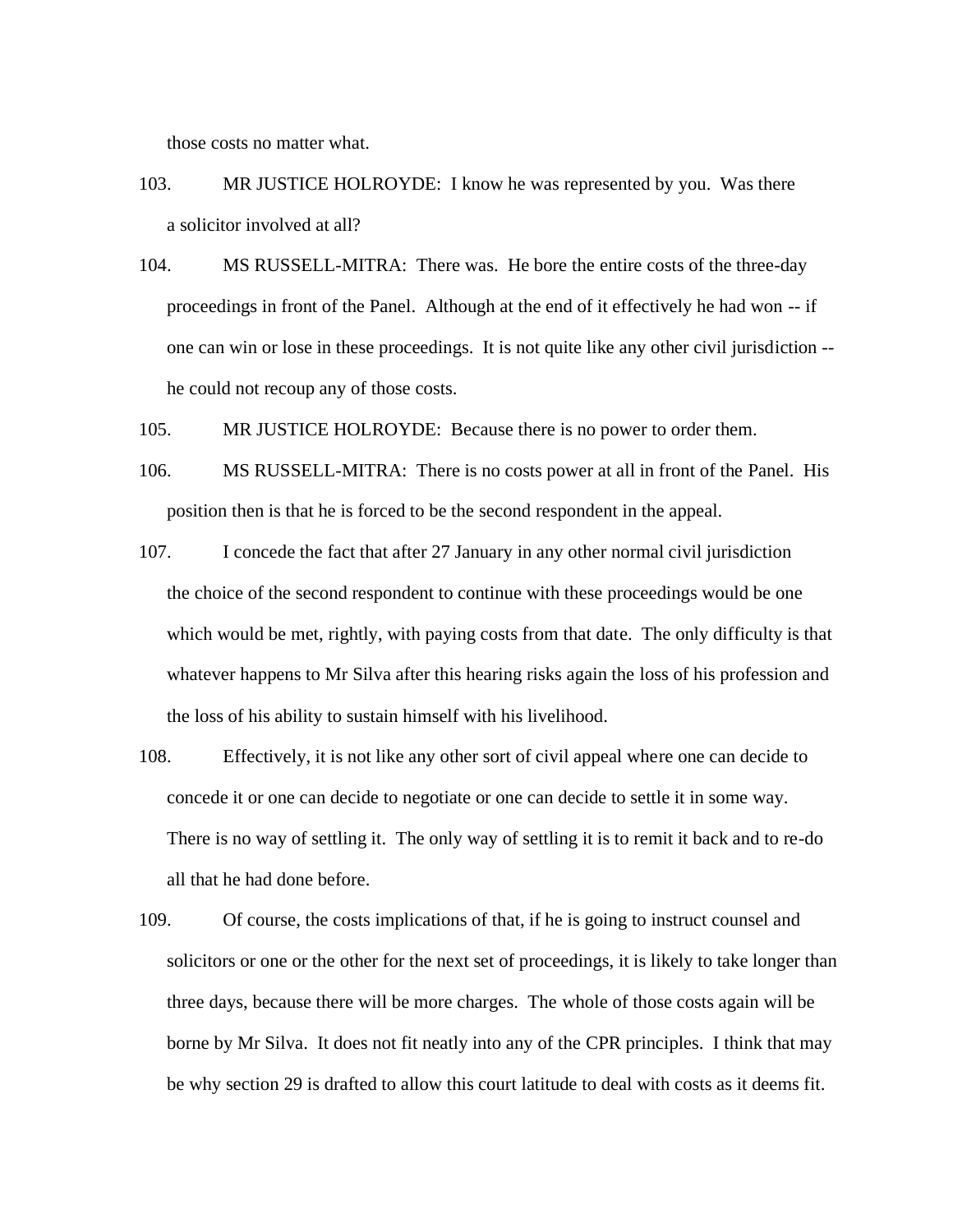- 110. The reason for that is twofold. There is no costs recovery in the lower court. There is also this difficulty that upon going back he will have to incur further costs. The error in this case is not an error that Mr Silva could have done anything about. It was for the Panel or for the Council to have done it. There is no onus on him to say, "You have not charged me right." Even if he had said, "You have not charged me right," and no criticism can be made of him, because all matters which my learned friend for the PSA have brought to your attention were brought to their attention by Mr Silva in that hearing.
- 111. MR JUSTICE HOLROYDE: I said in the course of Mr Bradly's submissions that it seemed to me from the transcript that you were making your position pretty plain, but you were put I think in what for any advocate is a difficult position.
- 112. MS RUSSELL-MITRA: The difficulty is that Mr Silva was not in any position to change the charges. The Panel and the Council both were. Mr Silva cannot draft his own charges. He could not have rectified the position. It is not really like any other jurisdiction.
- 113. MR JUSTICE HOLROYDE: I understand the point. What order do you invite the court to make?
- 114. MS RUSSELL-MITRA: That the second respondent bears none of the costs, because of the nature of that. If the costs of the PSA must be met, that is a public authority doing its duty and they must be met. I do not entirely know how the PSA is funded, but it cannot be funded solely by recovering costs.
- 115. MR JUSTICE HOLROYDE: You are not arguing that you should obtain your costs from anybody else; you are simply saying you should not have to pay anybody else's.
- 116. MS RUSSELL-MITRA: Absolutely.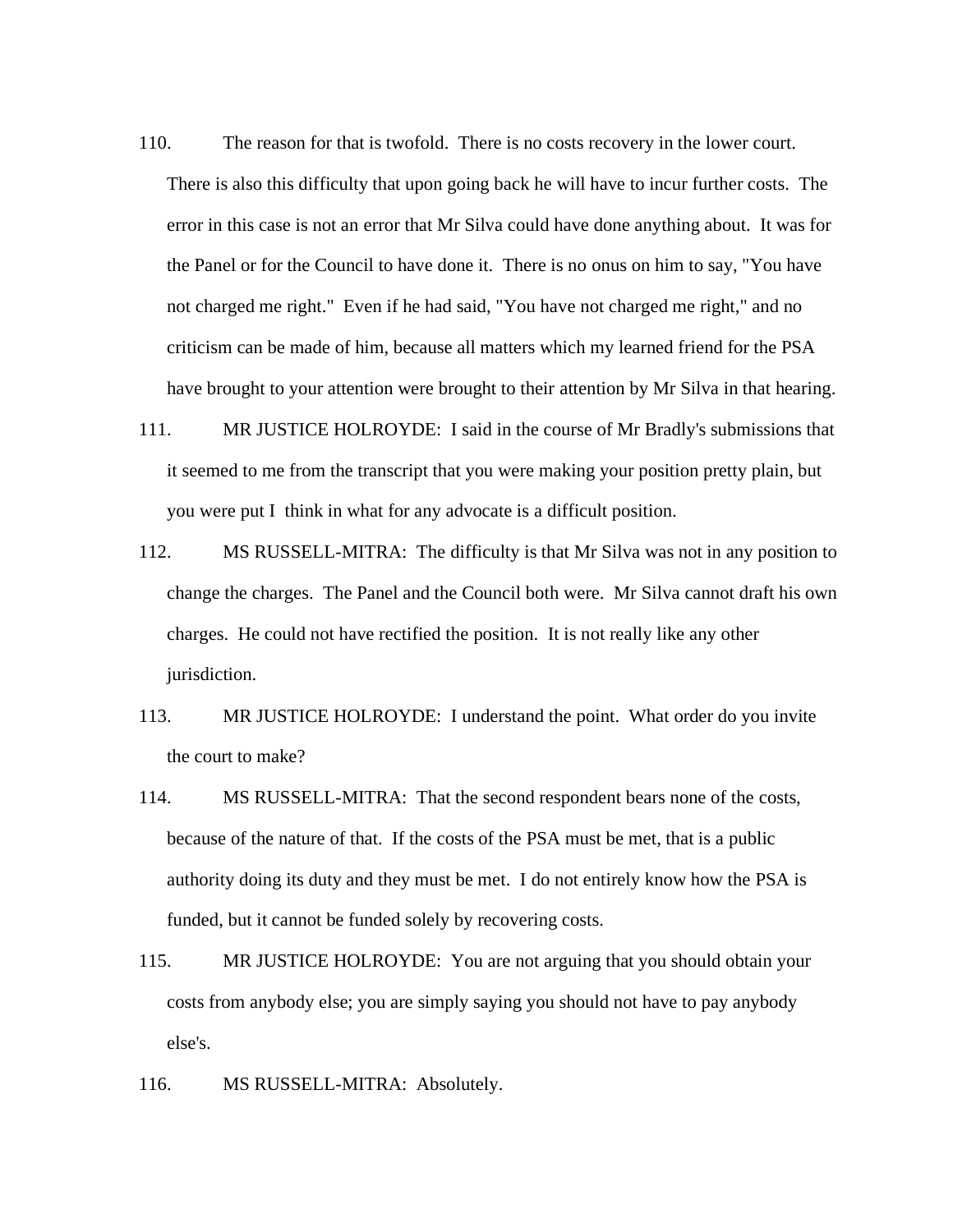- 117. MS HILKEN: Can I just briefly respond on one point. The NMC's costs are paid by registrants. All of the NMC is funded by nursing and midwifery registrants.
- 118. The difficulty, in my respectful submission, with Ms Russell-Mitra's submission is that were her principles to be adopted by this court, there is effectively no incentive for registrants to settle these appeals, which leaves both the Authority and Council in a difficult position in that effectively it means that all of these appeals would trundle their course to full conclusion, whereas it is fairly common for them to be settled by way of consent.

119. MR JUSTICE HOLROYDE: All right. Thank you.

- 120. MR BRADLY: I am sorry, my Lord. May I just make one final observation and go last please? A side issue perhaps, but the PSA is not a public body. It is funded from other regulators and, insofar as these proceedings are concerned, by orders of the costs it receives.
- 121. My submission is that the PSA's costs of the appeal must be paid. Given my learned friend Ms Russell-Mitra's submissions, the right order might be for the NMC, the first respondent, to pay the costs of the appeal, but to allow it some opportunity to recover some of those costs from the second respondent. The risk of those costs never being recovered ought not, in my respectful submission, be borne by the appellant.

122. MR JUSTICE HOLROYDE: Yes. Thank you.

- 123. Section 29(8) of the 2002 Act gives this court the power to make such order as to costs as it thinks fit. No one doubts that the Professional Standards Authority's costs should be paid by one or both respondents.
- 124. The Nursing and Midwifery Council concede that they should pay the PSA's costs at least up to and including 27 January 2016. After that date, however, and in the light of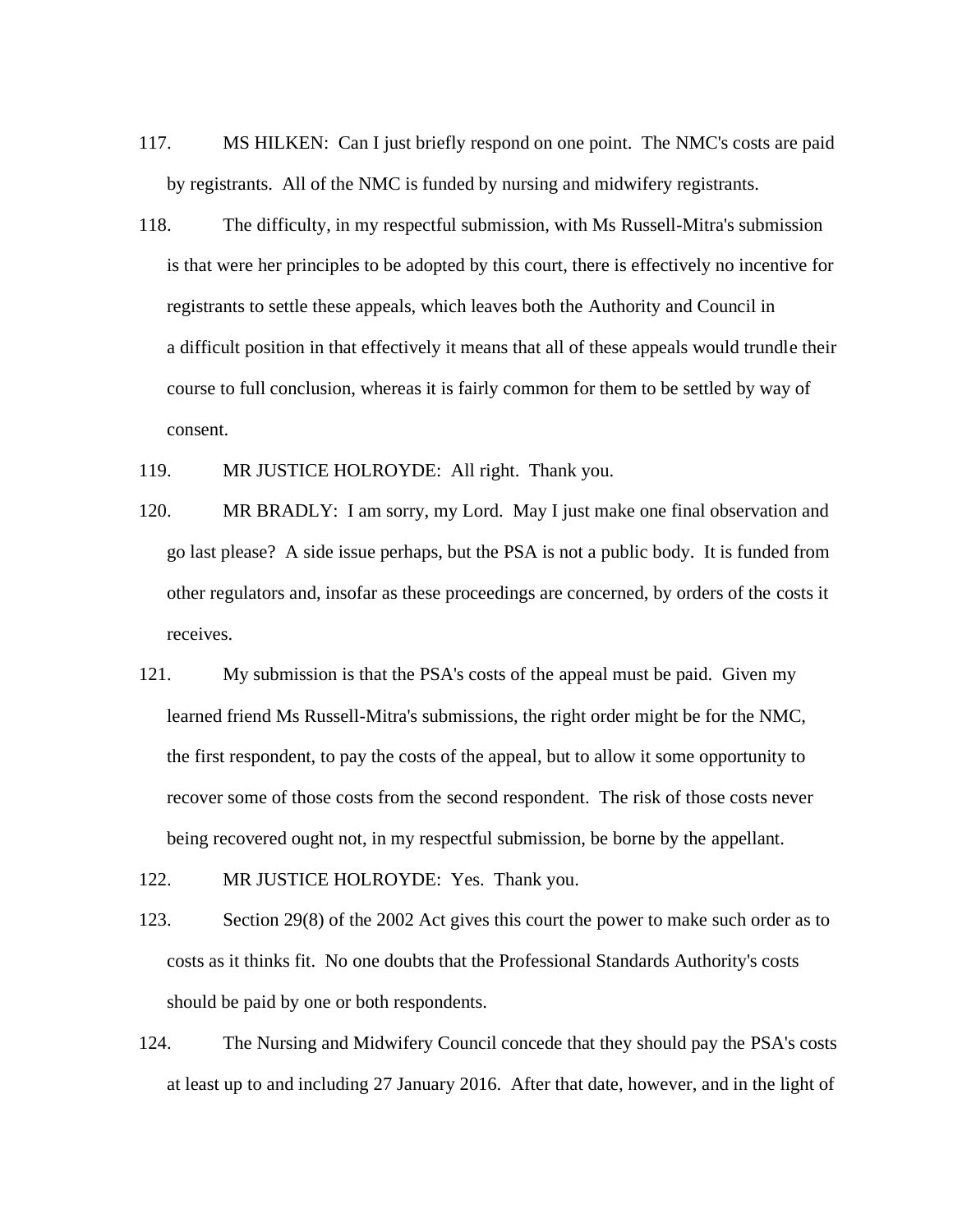letters sent to the other parties on 20 January, Ms Hilken submits that the costs of the PSA, and it may be also of the Council, should be paid by Mr Silva. In summary, as from 20 January Mr Silva was on notice that the counsel was willing to concede the appeal and on notice that if he continued to contest the appeal he was at risk as to costs.

- 125. Ms Russell-Mitra acknowledges that in many jurisdictions those are considerations which would result in an order that Mr Silva pay at least some of the costs. She points, however, to the particular circumstances of this case. There being no provision for any orders as to costs below, Mr Silva has already borne the costs of his legal representation at a three-day hearing before the Panel. He has done so on the basis that the Panel considered the charge put before it by the Council and, ultimately, reached a conclusion which was substantially in Mr Silva's favour. This appeal has then been brought.
- 126. To my mind, the specific facts of this case are important. Nothing I am about to say in this short ruling should be regarded as either an encouragement or a discouragement to any other party in any other proceedings which may arise in the future. I see the force of the submissions which Ms Hilken makes, but there is, to my mind, a strong argument on Mr Silva's side.
- 127. Without intending any unkindness to any of those concerned, but merely to speak in abbreviated terms so as to make clear the reason for my decision, the circumstances come to this: the Council in one capacity brought the wrong charge, or an incomplete charge; the Council in another capacity considered the wrong charge or the incomplete charge and did not consider the complete charge.

128. In the exchange at the start of the proceedings to which I have referred more than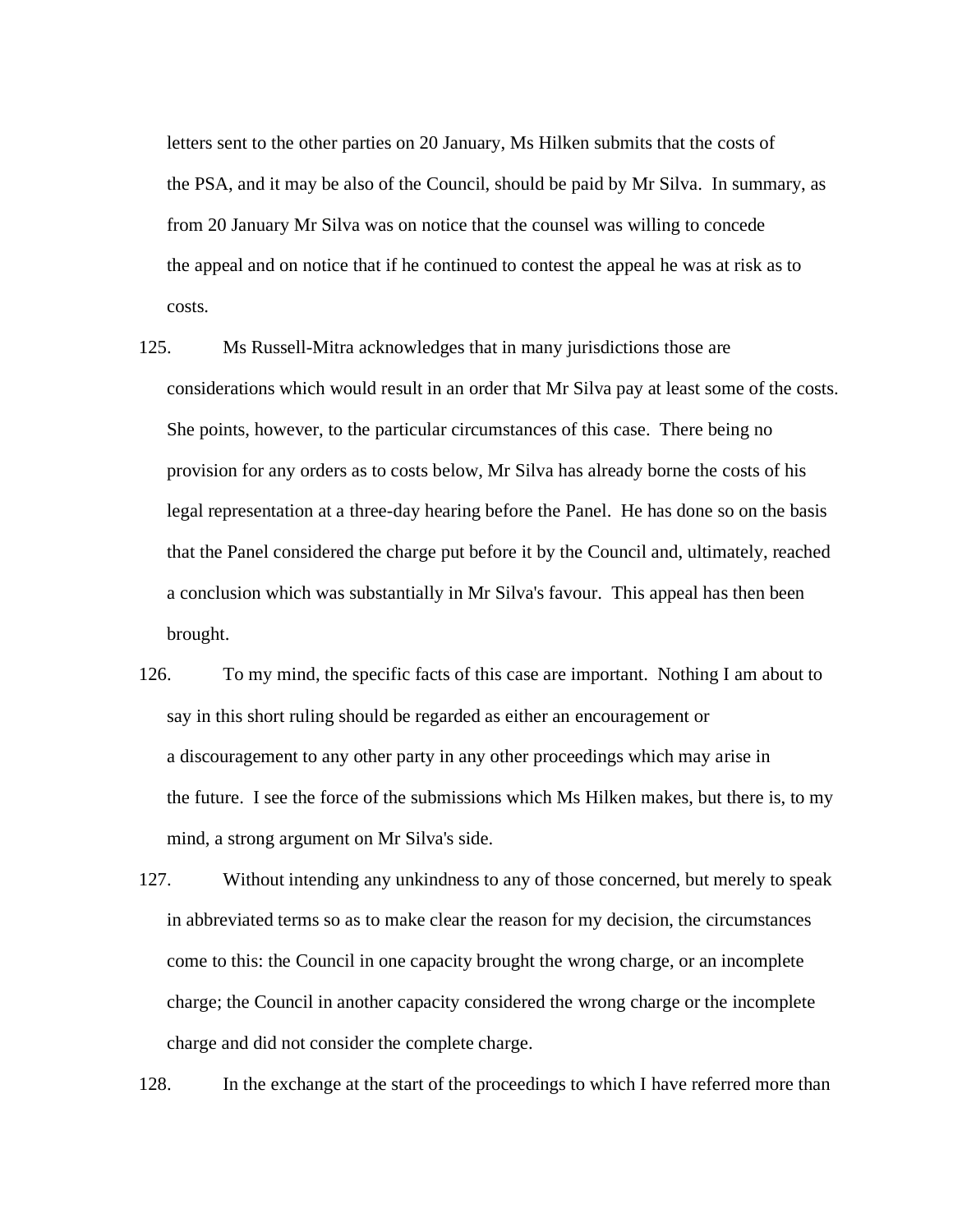once, Ms Russell-Mitra, as it seems to me, endeavoured to make clear and did make clear that there were some matters of fact still in issue between the parties. She was not able to deflect the Panel from the course which it chose to take. The Council at that stage did not intervene either to confirm that there were matters of fact still in issue between the parties or to assist the Panel to come to the conclusion that those matters should properly be identified and dealt with.

- 129. It was in those circumstances that Mr Silva conducted the proceedings below at his own expense. He faces further expense, because the matter is now to be remitted for a fresh hearing. True it is that on, or shortly before, 20 January he could have chosen to take a different course, but one of the consequences of the history which I have summarised in those abrupt terms is that he must have parted with a good deal of his money in order to fund his broadly successful appearance below.
- 130. In my mind, overall justice will be done if I make an order which has the effect that the Council will pay the costs of the PSA up to and including the hearing of the appeal, but that there shall be no other order as to costs between the parties, with the result that Mr Silva will bear his own costs of this appeal.
- 131. Subject to any further submissions, I will achieve that end by making the following order only: the appellant's costs of this appeal will be paid by the first respondent, such costs to be the subject of detailed assessment if not agreed.
- 132. Mr Bradly, I would be grateful for your assistance, and indeed the assistance of other counsel if they wish to contribute, as to whether that order achieves the purpose which I have just identified.
- 133. MR BRADLY: Yes, my Lord. Certainly on this side of the room.
- 134. MR JUSTICE HOLROYDE: Thank you. Could I then ask you to agree a draft